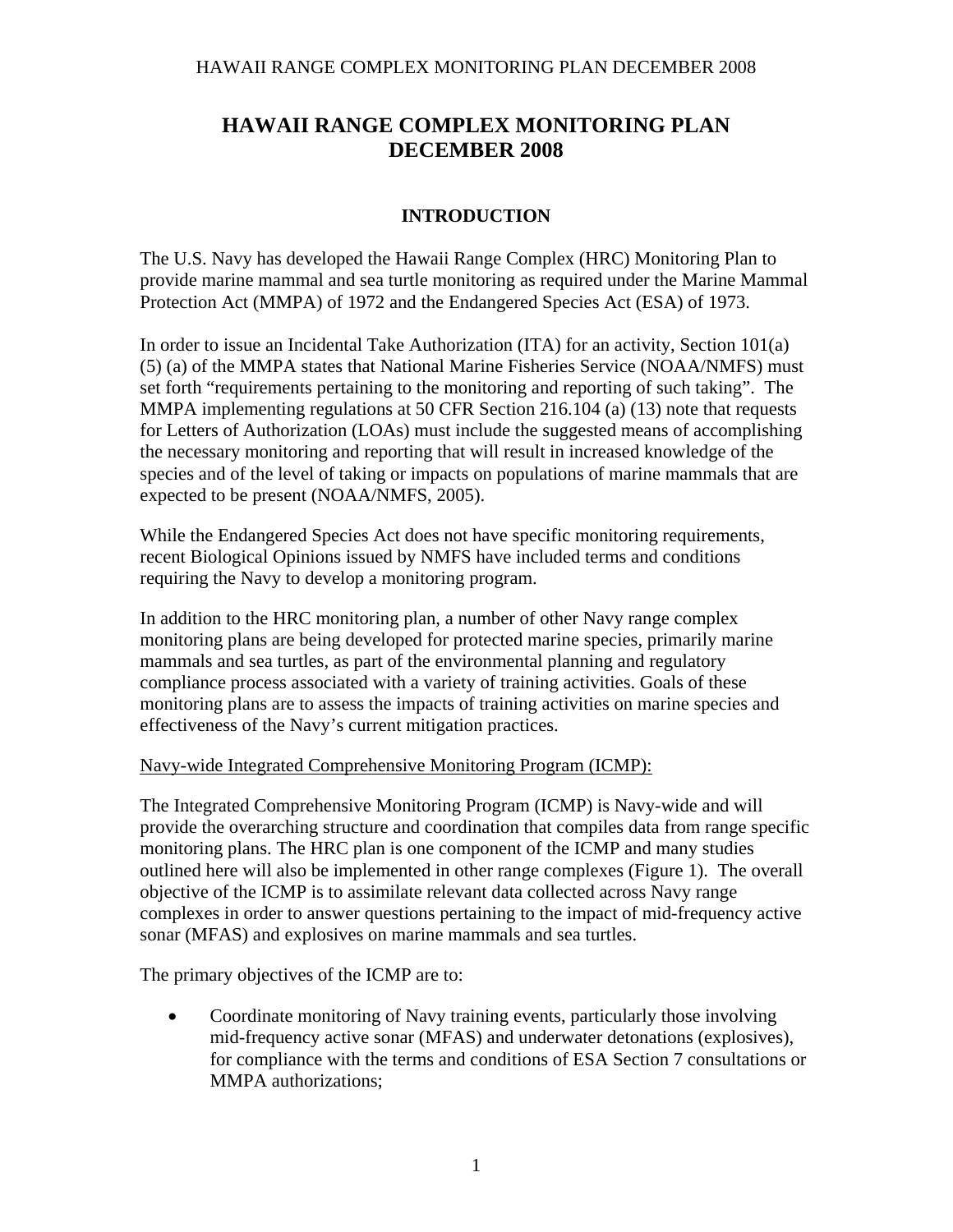- Coordinate data collection to support estimating the number of individual marine mammals and sea turtles exposed to sound levels above current regulatory thresholds;
- Assess the efficacy of the Navy's current marine species mitigation;
- Add to the knowledge base on potential behavioral and physiological effects to marine species from mid-frequency active sonar and underwater detonations; and
- Assess the practicality and effectiveness of a number of mitigation tools and techniques (some not yet in use).

Additional Navy funded research and development (R&D) studies and ancillary research collaborations with academia and other institutions will be integrated as possible to enhance the data pool, and will be used in part to address objectives of the ICMP. Lastly, as an adaptive management strategy, the HRC monitoring plan will integrate elements from Navy-wide marine mammal research into the regional monitoring and data analysis proposed in this plan when new technologies and techniques become available.

## Hawaii Range Complex (HRC) Monitoring Plan

The Hawaii Range Complex Monitoring Plan has been designed as a collection of focused "*studies*" to gather data that will allow us to attempt to address the following questions which are described fully in the following sections:

- 1. Are marine mammals and sea turtles exposed to mid-frequency active sonar (MFAS) at regulatory thresholds of harm or harassment? If so, at what levels and how frequently are they exposed?
- 2. If marine mammals and sea turtles are exposed to MFAS in the HRC, do they redistribute geographically in the HRC as a result of repeated exposure? If so, how long does the redistribution last?
- 3. If marine mammals and sea turtles are exposed to MFAS, what are their behavioral responses? Are they different at various levels?
- 4. What are the behavioral responses of marine mammals and sea turtles that are exposed to various levels and distances from explosives?
- 5. Are the Navy's suite of mitigation measures for MFAS and explosives (e.g., PMAP, measures agreed to by the Navy through permitting and consultation) effective at avoiding harm or harassment of marine mammals and sea turtles?

## Marine Mammal and Sea Turtle Species within the HRC

There are twenty-seven species of marine mammals that may be observed either seasonally or year-round in the Hawaiian Islands Range Complex, seven of them are listed as endangered (DoN 2008b, DoN 2005). The list of species (Table 1) range from the endangered humpback whale (*Megaptera novaeangliae*) whose Hawaii population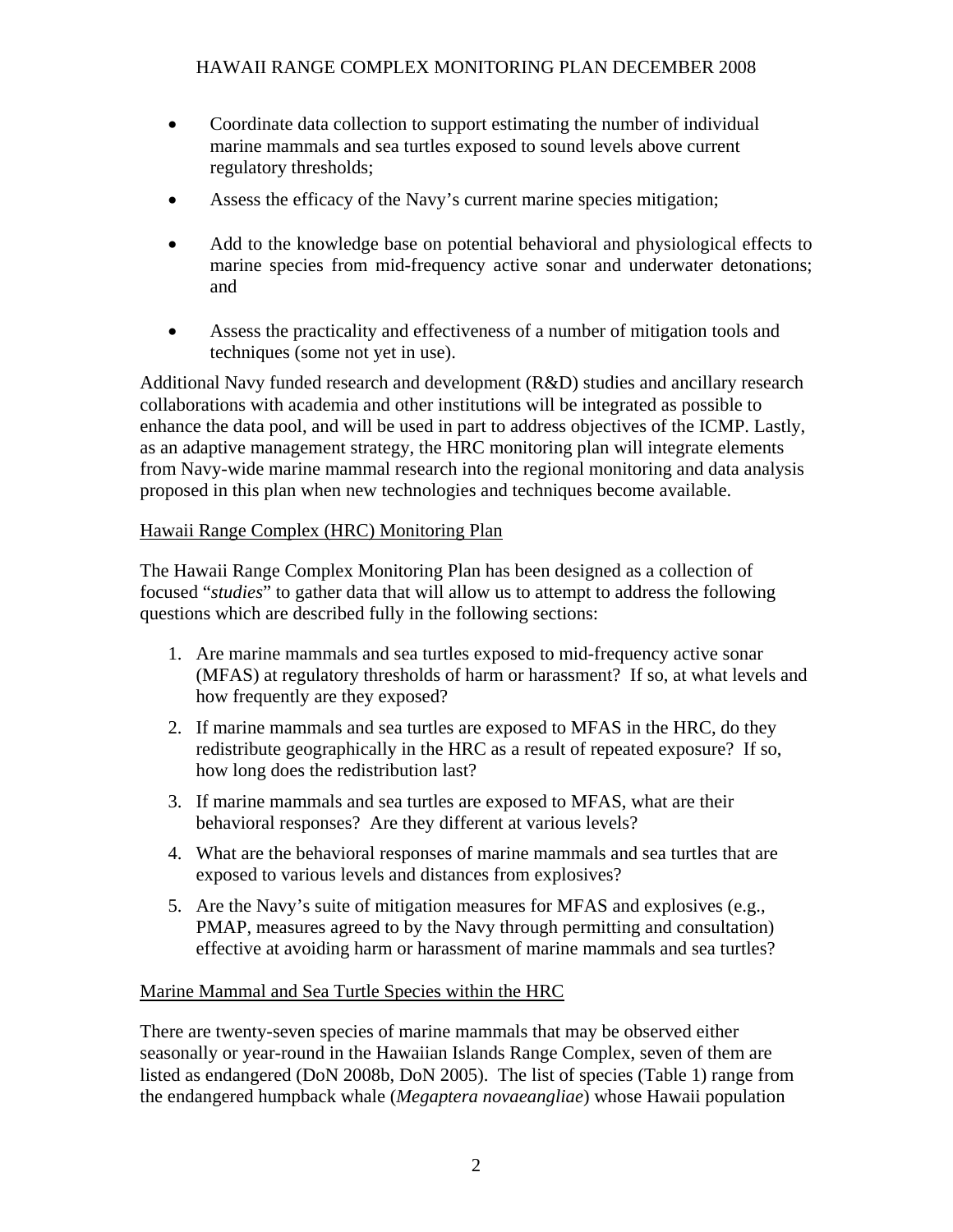appears to be increasing (Calambokidis et al. 2008, Mobley et al. 2001), to the endangered Hawaiian monk seal (*Monachus schauinslandi*) with its population on a decline, as well as other species of non-listed cetaceans. Table 2 includes the four species of threatened and endangered sea turtles.

The HRC Monitoring Plan is designed to collect data on all marine mammals and sea turtles encountered during monitoring studies. However, priority will be given to ESAlisted species and taxa in which MFAS exposure, under certain circumstances, and strandings have been linked. Species will be prioritized as follows: ESA-listed species (with an emphasis on humpback whales because of the important reproductive area in the HRC), beaked whales, other deep diving species, and monk seals. Given the apparent low densities of marine mammals in areas where the Navy trains, other species will not be entirely excluded from consideration. However, focus on other species will likely only occur if survey observations are low and prioritized species do not appear to be present.

The Plan recognizes that deep-diving and cryptic species of marine mammals such as beaked whales, sperm whales, pygmy sperm whales and minke whales have a low probability of visual detection (Barlow and Gisiner 2006). Therefore, methods described in the next section such as passive acoustic monitoring and tag deployment, will be used in an attempt to address this issue.

Monitoring methods will be the same across all species. However endangered species and species of concern will be of high priority during all monitoring efforts.

## **MONITORING PLAN**

## Research Elements

Every known monitoring technique has advantages and disadvantages that vary temporally and spatially. The Navy intends to use a combination of techniques so that the detection and observation of marine animals is maximized. Monitoring methods proposed during training events in the HRC include a combination of the following research elements (described below) that will be used to collection data for comprehensive assessment:

- Visual Surveys Vessel, Aerial and Shore-based
- Passive Acoustic Monitoring (PAM)
- Marine Mammal Observers (MMOs) on Navy vessels
- Marine mammal tagging

## *Visual Surveys – Vessel, Aerial and Shore-based*

Visual surveys of marine animals can provide detailed information about the behavior, distribution, and abundance. Baseline measurements and/or data for comparison can be obtained before, during and after training exercises. Changes in behavior and geographical distribution may be used to infer if and how animals are impacted by sound. In accordance with all safety considerations, observations will be maximized by working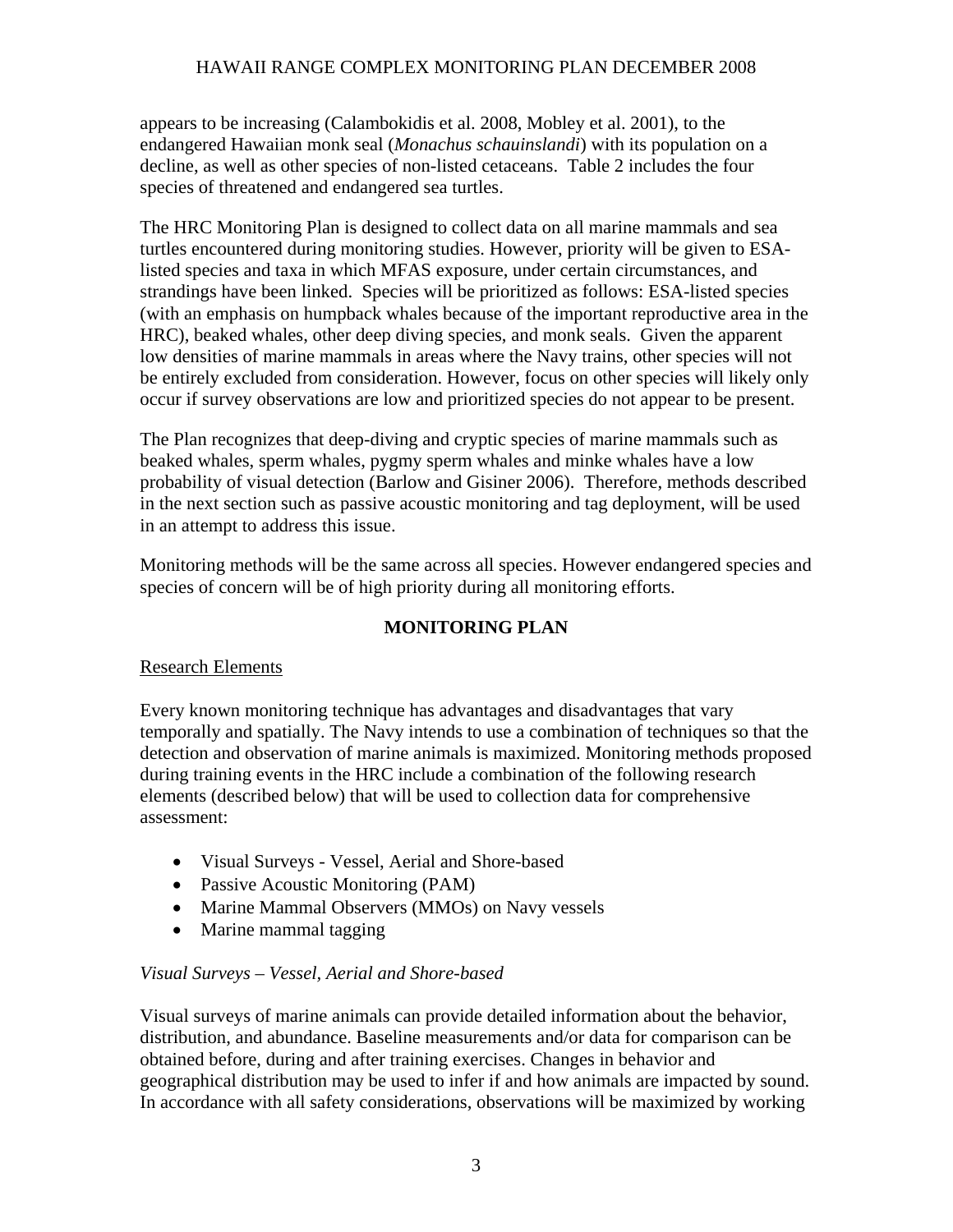from all available platforms: vessels, aircraft, land and/or in combination. Vessel and aerial surveys will be conducted on commercial vessels and aircraft. Visual surveys will be conducted during Navy training events that have been identified to provide the highest likelihood of success.

Vessel surveys are often preferred by researchers because of their slow speed, offshore survey ability, duration and ability to more closely approach animals under observation. They also result in higher rate of species identification, the opportunity to combine linetransect and mark-recapture methods of estimating abundance, tag deployment and retrieval, and collection of oceanographic and other relevant data. Vessels can be less expensive per unit of time, but because of the length of time to cover a given survey area, may actually be more expensive in the long run compared to aerial surveys (Dawson et al., 2008). Changes in behavior and geographical distribution may be used to infer if and how animals are impacted by sound. However, it should be noted that animal reaction (reactive movement) to the survey vessel itself are possible (Dawson et al., 2008). Vessel surveys typically do not allow for observation of animals below the oceans surface (e.g. in the water column) as compared to aerial surveys (DoN 2008a, Slooten et al., 2004).

Aerial surveys offer an excellent opportunity for detailed behavioral focal observations using established protocol (Richardson et al. 1985, 1986, 1990; Wursig et al. 1985, 1989; Smultea and Wursig 1995; Patenaude et al. 2002). Data collected for behavioral observations are more fully described under Study 3.

Although photo-identification studies are not typically a component of Navy exercise monitoring surveys, the Navy supports using the contracted platforms to obtain opportunistic data collection. Therefore, any digital photographs that are taken of marine mammals and sea turtles during visual surveys will be provided to local researchers for their regional research.

#### *Passive Acoustic Monitoring*

There are both benefits and limitations to passive acoustic monitoring (Mellinger et al. 2007). Passive acoustic monitoring allows detection of marine mammals that may not be seen during a visual survey. When interpreting data collected from PAM, it is understood that species specific results must be viewed with caution because not all animals within a given population are calling, or may only be calling only under certain conditions (Mellinger, 2007; ONR, 2007). Because the HRC does not have some of the advanced features that the SOAR and AUTEC ranges have, allowing for the potential to track realtime, passive acoustic monitoring in the HRC will utilize methods such as deployment of acoustic recording packages (ARPs), towed arrays and, potentially sonobuoys.

## *Marine Mammal Observer on Navy ships*

Civilian Marine Mammal Observers (MMOs) aboard Navy vessels will be used to research the effectiveness of Navy lookouts (see Study 5 for full description), as well as for data collection during other monitoring surveys (Studies 1 and 3).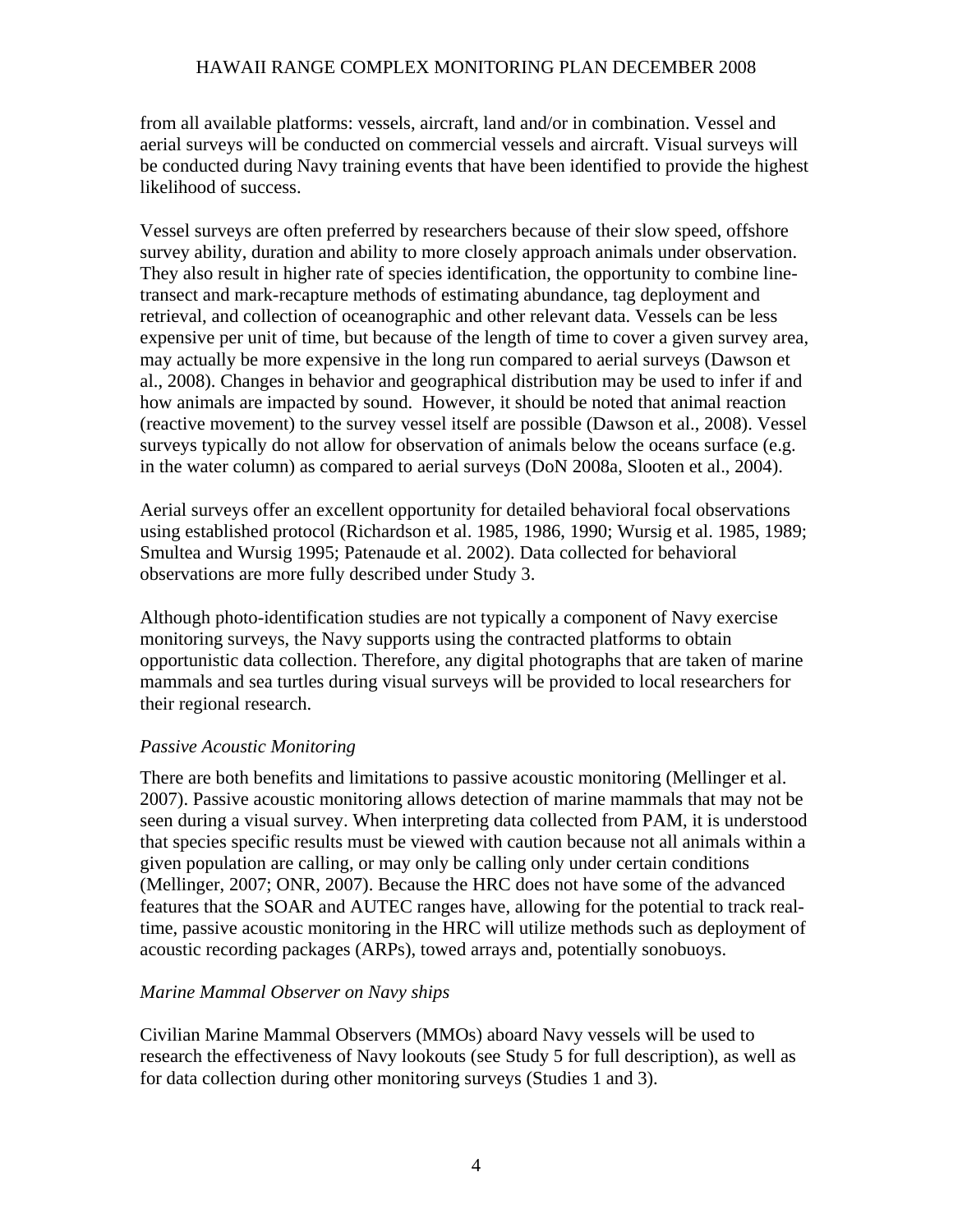MMOs will be field-experienced observers that are Navy biologists or contracted observers. These civilian MMOs will be placed alongside existing Navy lookouts during a sub-set of training events. This can only be done on certain vessels and observers may be required to have security clearance. Use of MMOs will verify Navy lookout sighting efficiency, offer an opportunity for more detailed species identification, provide an opportunity to bring animal protection awareness to the ships' crew, and provides the opportunity for an experienced biologist to collect data on marine mammal behavior. Data collected by the MMOs is anticipated to assist the Navy with potential improvements to lookout training as well as providing the lookouts with a chance to gain additional knowledge on marine mammals.

Events selected for MMO participation will be an appropriate fit in terms of security, safety, logistics, and compatibility with Navy training. The MMOs will not be part of the Navy's formal reporting chain of command during their data collection efforts and Navy lookouts will follow their chain of command in reporting marine mammal sightings. Exceptions will be made if an animal is observed by the MMO within the shutdown zone was not seen by the lookout. The MMO will inform the lookout of the sighting so that appropriate action may be taken by the chain of command. For less biased data, it is recommended that MMOs will schedule their daily observations to duplicate the lookouts' schedule.

#### *Marine Mammal Tagging*

Technological advancements in recent years now provide opportunity for data collection by deploying tags on individual marine mammals (Baird, et al 2008; Baird et al 2006). Individuals can be tracked using VHF radio or satellite tags. These types of tags, as well as acoustic recording tags that provide more discreet information about pitch, roll, vertical and horizontal movement, can provide significant new information about animal movement and habitat use. This tool is especially useful when deployed on mediumsized, difficult-to-observe and deep-diving target species such as beaked whales. To date, some tag attachments are lasting in excess of 60 days (Baird, pers. comm. 2008). A variety of long and short term tags will be used to obtain a broad-scale data set.

Coordination with tagging efforts (e.g. collaborative NOAA/Navy project during RIMPAC 2008) in the HRC and other Navy ranges will continue. ONR-funded research for marine mammal tag development and improvement is also expected to continue.

#### Navy training events for monitoring and determination of effort

In order to effectively meet the goals outlined in this Plan, it was determined that training events recommended for monitoring should contain: 1) one or more surface combatants conducting ASW during a regularly scheduled training event; 2) training events that occur close enough to shore that re-fueling does not become an issue with the aerial survey team; and 3) for some studies, the ability to conduct aerial surveys in close proximity to Navy assets.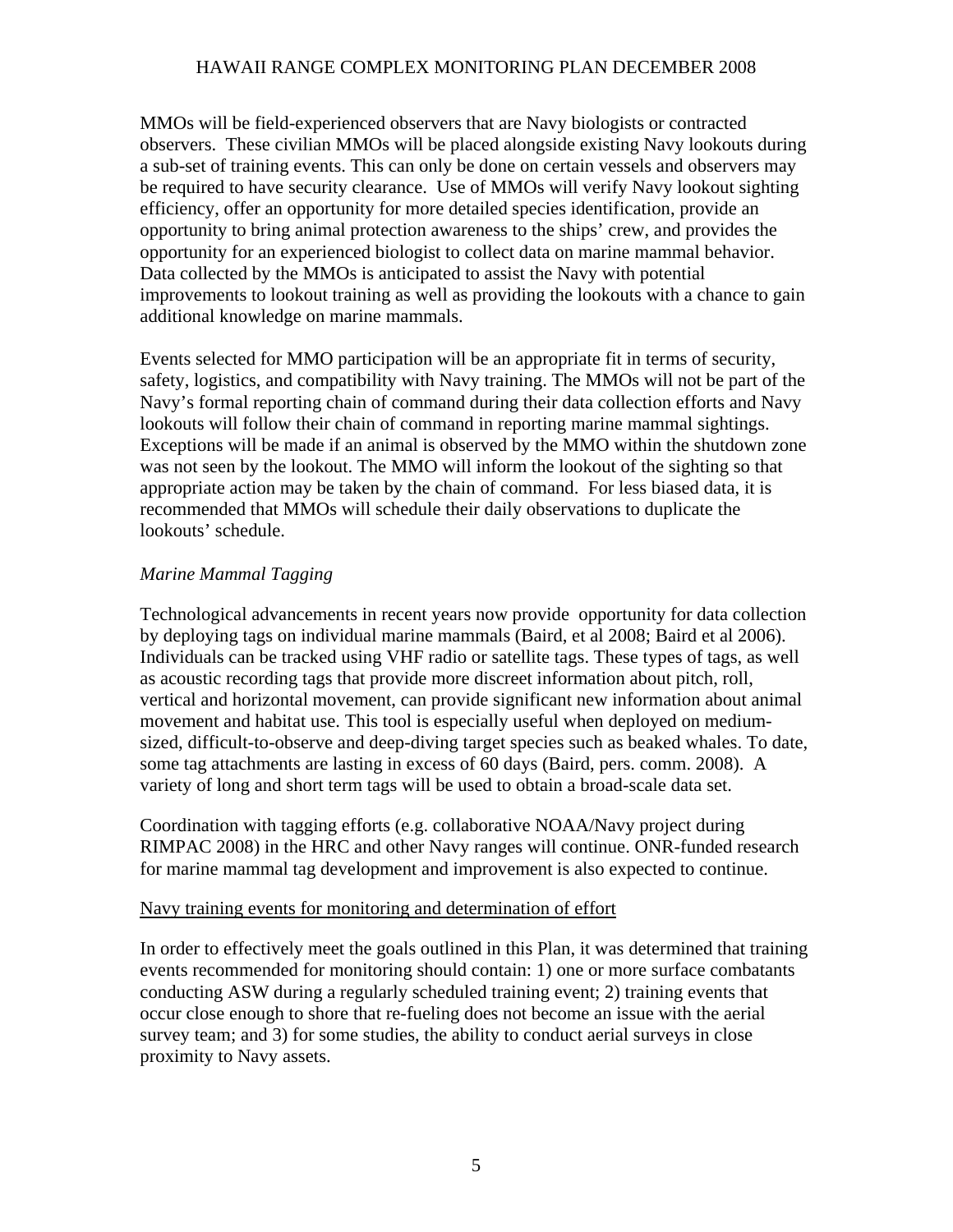Based upon this guidance, the goals of the Plan, and knowledge of training events in the HRC, the Pacific Fleet operational community was asked to provide recommendations for appropriate training events for Study 1 and 3. Based upon safety considerations, MFAS use and available airspace, Pacific Fleet determined that the three training events that would be most appropriate are 1) Submarine Commander's Course Operations (SCC OPS), 2) Tactical Readiness Evaluation (TRE) and 3) unit level training (ULT).

SCC OPS is comprised of one-to-three surface ships using mid-frequency active sonar, aircraft (e.g. helicopters and P-3s) and a submarine. They typically last one to five days and are currently scheduled to occur in February and August in the Pacific Missile Range Facility instrumented ranges.

TRE is comprised of one-to-three surface ships using mid-frequency active sonar, aircraft such as helicopters and P-3s, and a submarine. TRE operations annually certify individual submarine tactical proficiencies, last four to five days and can occur at any time of the year.

Unit level training (ULT) occurs regularly throughout the HRC and typically involves one surface ship tracking a torpedo or similar device. If scheduled far enough in advance, ULT will likely be one of the most appropriate training events for the majority of the monitoring studies.

The proposed hours for conducting each study are shown in Table 3. The target hours of effort for each study have been determined based upon what methods are thought to be the most effective based upon sea states and marine mammal densities in the Hawaiian Islands. For example, as a proof-of-concept, a combination of Study's 1 and 3 was first attempted in August 2008 during SCC Ops off Kauai. SCC Ops, as well as other training events in Hawaii, are usually conducted in offshore areas, where sea states are higher and marine mammal densities are lower. During 20.5 hours of survey effort, the aerial survey team surveyed in Beaufort States ranging from 3 to 7 and did not observe any marine mammals other than coastal spinner dolphins on the transit to the survey area (Mobley 2008a). This is consistent with other aerial monitoring surveys conducted during USWEXs in 2007 and 2008 (Mobley 2007, 2008a, 2008b). As a result, the Navy will attempt to conduct these types of surveys during humpback season (e.g. February SCC Ops) or during ULT that are situated in areas with favorable sighting conditions. Additionally, monitoring in the HRC will place more emphasis on methods for which Hawaii is better suited such as passive acoustics and tagging.

The hours listed in Table 3 represent actual study hours when active sonar is being used (e.g. aerial survey in conjunction with training event), with darkness and non-ASW hours removed. They represent the minimum number of hours available per year. If additional funding and survey hours become available, they will be utilized, allowing for a more timely collection of a statistically significant sample size. Additionally, to best utilize resources, opportunities and adaptive management recommendations, hours may vary slightly between years within a survey type, or even between survey types, but overall effort will not fall below the minimum amount indicated in the table.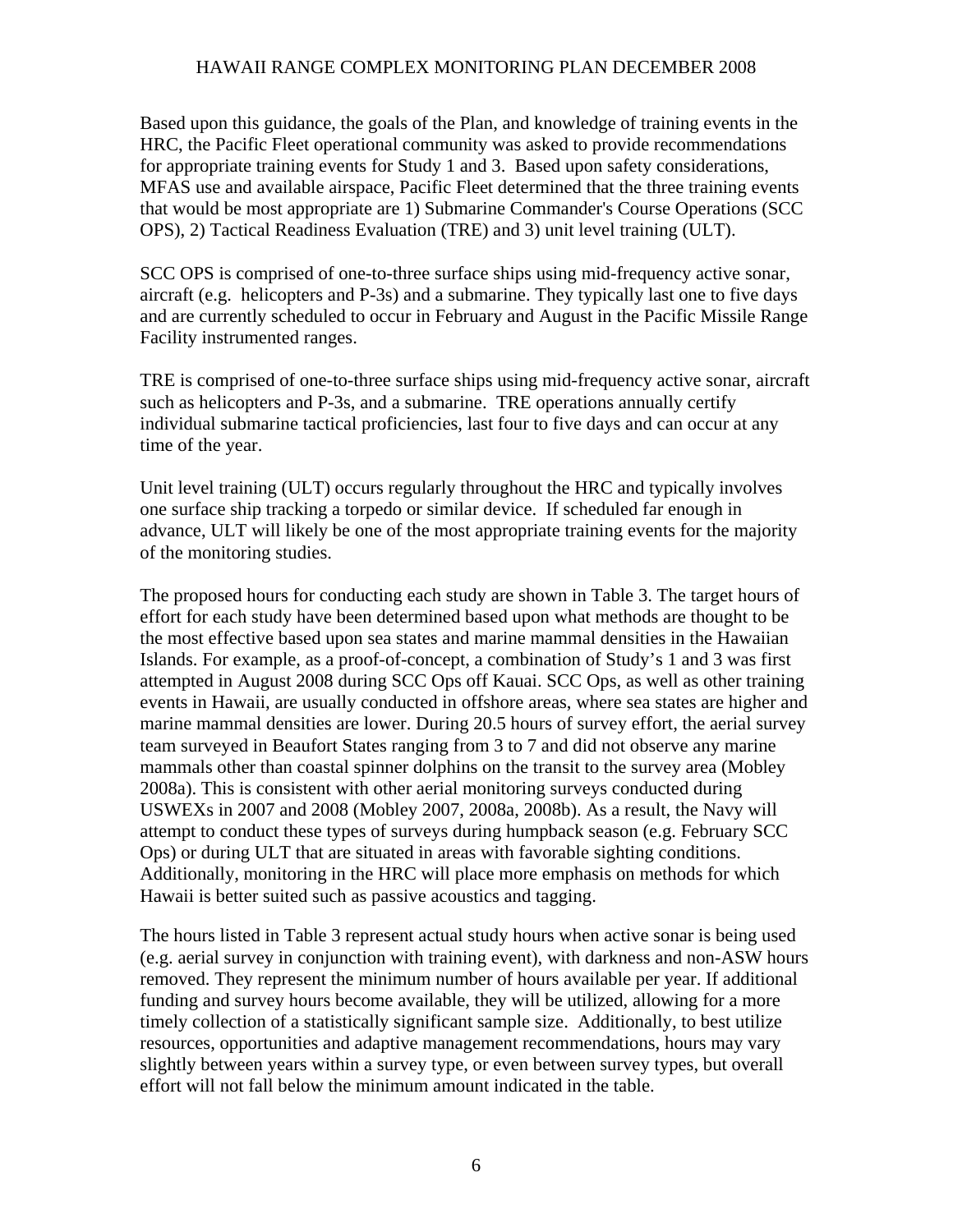### Monitoring Plan Study Descriptions

### **Study 1**

## Are marine mammals and sea turtles exposed to mid-frequency active sonar (MFAS)? If so, at what levels are they exposed?

To address this question, there is a need to detect marine mammals and sea turtles both at the surface and to the extent possible, in the water column. Tagging will provide complimentary information on the movements of submerged animals. MMOs will assist with species identification aboard the Navy ships and coordination.

## Methods

A combination of aerial surveys, marine mammal observers, and tagging is recommended for this study, in conjunction with regularly scheduled Naval training events. Tagging will allow for assessment of location, vertical and horizontal movements, and acoustic behavior (including sounds produced and received). Tagging is particularly important to gather data on cryptic and deep diving species such as minke and beaked whales.

#### *Visual Surveys - Aerial*

During ULT, TRE and/or SCC OPS, an aerial survey team will fly transects relative to a Navy surface combatant that is transmitting MFA sonar. The aerial survey team will collect both visual sightings and behavioral observations of marine animals. These transect data will provide an opportunity to collect data of marine mammals at different received levels and their behavioral responses and movement relative to the Navy vessel's position. Surveys will include time with and without active sonar in order to compare density, geographical distribution and behavioral observations as shown in Table 3. After declassification, related sonar transmissions will be used to calculate exposure levels.

Behavioral observation methods will involve three professionally trained marine mammal observers and a pilot. Two observers will observe behaviors, one with hand-held binoculars and one with the naked eye per Wursig et al. (1985) and Richardson et al. (1986). If there is >1 whale, each observer will record respirations of different animals, ideally from the same animal. In the case of large groups, e.g., of delphinids, group behavior, speed, orientation, etc., will be recorded as described in Smultea and Wursig (1995). An observer will use a video camera to record behaviors in real time. Two external microphones will be input and attached to the video camera to record vocal behavioral descriptions on two different channels of the video camera. The videotape will be time-stamped and observers will also call out times. The third observer will record notes, environmental data, and operate a laptop connected to a GPS and the plane's altimeter,

Detailed behavioral focal observations of cetaceans will be recorded the following variables as possible: species, group size and composition (number of calves, etc.),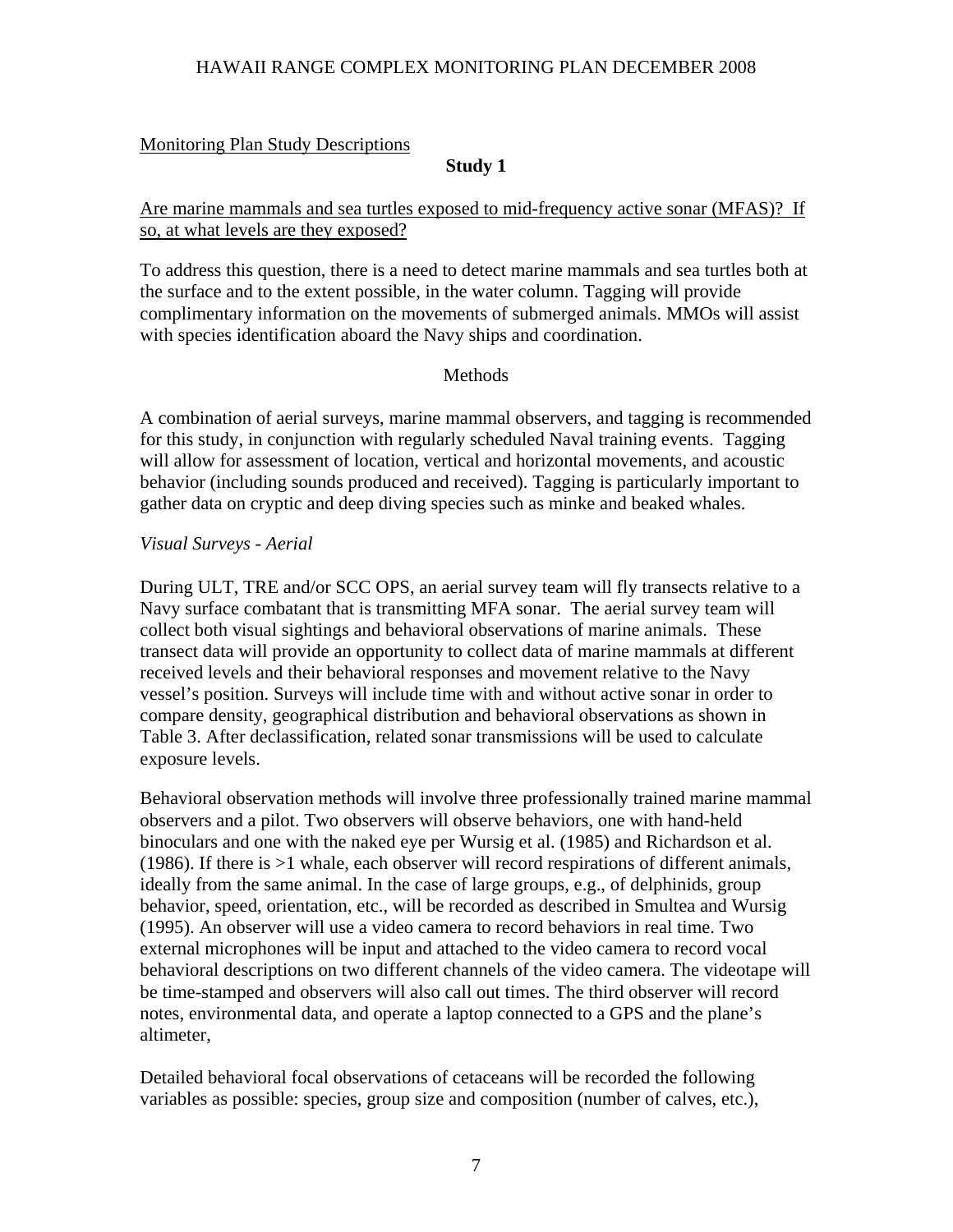latitude/longitude, surface and dive durations and times, number and spacing/times of respirations, conspicuous behaviors (e.g., breach, tail slap, etc.), behavioral states, orientation and changes in orientation, estimated group travel speed, inter-individual distances, defecations, social interactions, aircraft speed, aircraft altitude, distance to focal group (using the plane's radar) and any unusual behaviors or apparent reactions following previously established protocol (Richardson et al. 1985, 1986, 1990; Wursig et al. 1985, 1989; Smultea and Wursig 1995; Patenaude et al. 2002).

A subset of data will be obtained from Penguin Banks and off Kauai's northshore near Pacific Missile Range Facility instrumented ranges as they are areas with high densities of humpback whales (*Megaptera novaeangliae*). As much as possible, the remaining survey hours will be conducted in geographic areas that provide calmer sea states to provide the highest probability of seeing animals in the water column (e.g. lees of islands and Penguin Banks). Visual survey teams will collect: 1) location of sighting; 2) species; 3) number of individuals; 4) number of calves present; 5) duration of sighting; 6) behavior of marine animals sighted; 7) direction of travel; 8) environmental information associated with sighting event including Beaufort sea state, wave height, swell direction, wind direction, wind speed, glare, percentage of glare, percentage of cloud cover; and 9) when in relation to navy exercises did the sighting occur (before, during or after detonations/exercise

Animal sightings and relative distance from the ship will be used post-survey to estimate received levels for MFAS transmission periods. These data will be used to estimate the numbers of marine mammals and sea turtles exposed at different received levels and their corresponding behavior.

#### *MMOs on Navy Vessels*

Civilian MMOs will be aboard Navy vessels involved in the study. As described earlier, MMOs will meet and adhere to necessary qualifications, security clearance, logistics and safety concerns. MMOs will monitor for marine mammals from the same height above water as the lookouts (e.g. bridge wings) and as all visual survey teams, they will collect the same data collected by Navy lookouts, including but not limited to: 1) location of sighting; 2) species; 3) number of individuals; 4) number of calves present; 5) duration of sighting; 6) behavior of marine animals sighted; 7) direction of travel; 8) environmental information associated with sighting event including Beaufort sea state, wave height, swell direction, wind direction, wind speed, glare, percentage of glare, percentage of cloud cover; and 9) when in relation to navy exercises did the sighting occur (before, during or after detonations/exercise.

#### *Marine Mammal Tagging*

Tagging will be done in conjunction with a subset of the aerial surveys to collect information on animals not observed by the aerial survey team or MMOs. Although species will be tagged opportunistically, the focus will be on cryptic and deep diving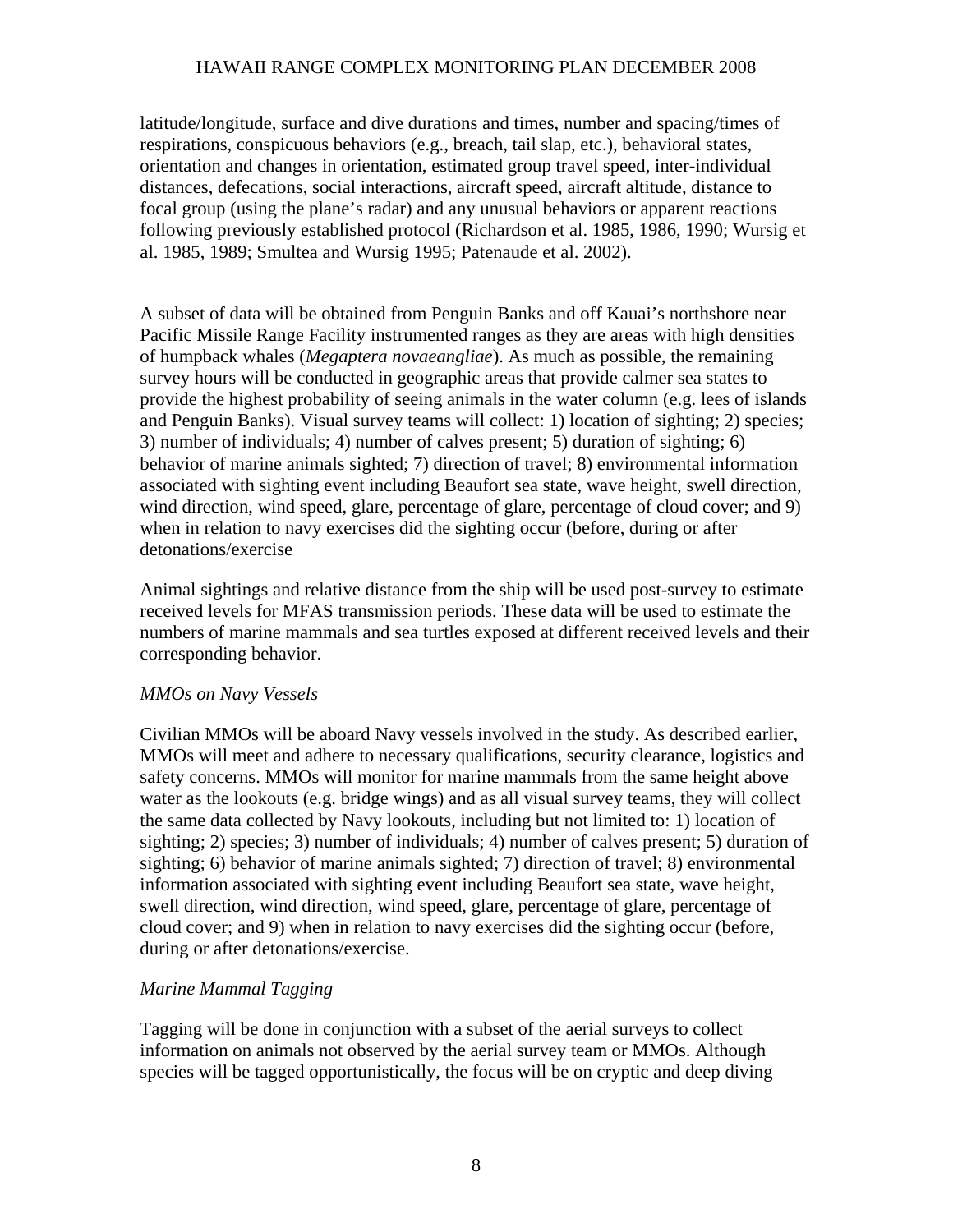species such as beaked, sperm and minke whales that have the lowest rates of detectability (Barlow, 2003; 2006).

Ideal tag deployment would be conducted during those days prior to the Navy training exercise, so as to allow animals time to distribute naturally before potential, immediate MFAS exposure. Goals of the tagging effort are to examine spatial distribution and behavior of animals before, during and after training events, as well as potential longterm habitat associations and distributions independent of Navy training events. Tags will be deployed on animals in geographical areas that are likely to be transited by Navy vessels during the training event.

#### **Study 2**

If marine mammals and sea turtles are exposed to MFAS in the HRC, do they redistribute geographically as a result of continued exposure? If so, how long does the redistribution last?

Line-transect shipboard surveys are regularly conducted by NOAA/NMFS in the HRC to assess distribution and long-term trends in abundance (e.g., Barlow, 2003; Mobley, 2004). While funding dependent, it is assumed that the NOAA data collection will continue. These NOAA surveys are often funded, in part, by the Navy and serve to address questions about long-term trends in abundance. However, since these surveys will not detect short-term shifts in distribution, redistribution of marine mammals on the order of days will be addressed by this study.

Marine mammal densities will be calculated from aerial survey data conducted immediately before and after training events. Additionally, autonomous recording devices will be used to gather additional data on animal movements through the HRC, which will provide baseline data as well as animal redistribution that might occur and go undetected by the aerial survey team which is not surveying during the training event.

Surveys will be conducted before and after training events, hence it is feasible for this type of survey to be conducted during major exercises (e.g., Undersea Warfare Exercises (USWEX) and Rim of the Pacific (RIMPAC). RIMPAC and USWEX typically involve more than three ships using MFAS as well as submarines and aircraft therefore, they will provide data on behavioral responses to larger scale training events.

## Methods

## *Visual Surveys – Aerial*

Systematic line-transect aerial surveys will be conducted on the two days before and a variation of one to five days after a Navy training events to collect relative density data in the exercise area for marine mammals and sea turtles in the area. Attempts will be made to survey during an exercise, but safety of navigation for the survey vessel may preclude conducting this kind of survey during certain Fleet events. Rationale supporting variation in the number of days after an exercise allows for detection of animals that gradually return to an area, if their distribution changes as a response. One survey day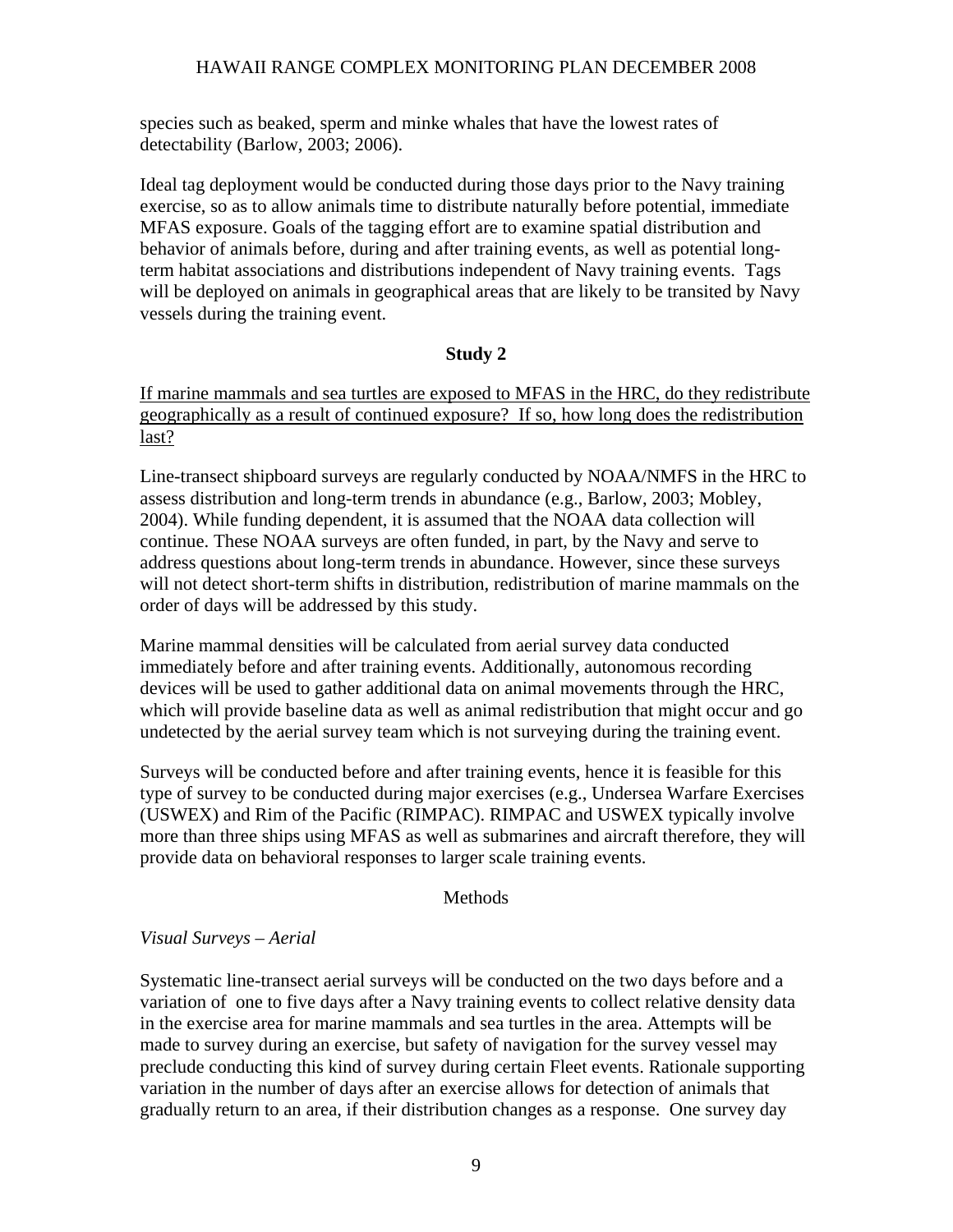following the training event will be devoted to flying coastlines of the islands nearest the training event to look for potential marine mammal strandings. If a stranding is observed, an assessment of the animal's condition (alive, injured, dead, and/or decayed) will be immediately reported to the Navy for appropriate action.

Standard distance sampling methodology and techniques will be used and are described in the following paragraph (Buckland et al., 2001, 2004; Kinsey et al., 2002; Strindberg et al., 2004; Thomas et al., 2007; Dawson et al., 2008). Surveys will be conducted from a twin-engine aircraft, with at least two experienced NMFS trained observers. Dawson et al. (2008) contains a thorough review of numerous considerations in marine mammal survey design, and information from this reference, combined with direct consultation with NMFS Southwest Fisheries Science Center (SWFSC) will be integrated into the HRC Monitoring Plan aerial survey design.

Two observers will spot marine mammals during the surveys and report data to a recorder. Information recorded will include species sighted, numbers of individuals, presence, or absence of a calf, behavior, angle to the sighting and any apparent reaction to the aircraft. It is important to note any unusual behavior or species associations. Additionally, GPS locations and altitude will be automatically recorded at 30-sec intervals, as well as manually whenever a sighting is made. Environmental data (seastate, glare and visibility) will be manually recorded at the start of each transect leg and whenever conditions change. When opportunity to observe behavior and/or obtain species identification, the aircraft will go off effort (off the trackline) in order to conduct observations or to confirm species. Digital photographs or possible video may be taken as conditions permit. In the event that a given flight date is canceled, due to weather conditions, safety concerns, or mechanical problems, the survey will be flown when the safety or mechanical issue is resolve, next available good weather date, or if prolonged next available training event

#### *Passive Acoustic Monitoring*

The Navy will deploy autonomous acoustic recording buoys (see Newcomb et al., 2002; Wiggins and Hildebrand, 2007; Lammers et al., 2008) in the HRC. It is anticipated that several complimentary types will be used. The buoys will be distributed in an array to facilitate data collection on finite geographical movements; however, the exact placement of the buoys each year will be determined using operational guidance to maximize the likelihood of capturing data during training events. It is likely that the arrays will use differing formations and distances between buoys depending on what the target species are, as animals that vocalize at higher frequencies (e.g. beaked whales vice humpback whales) will require the buoys to be closer together. These buoys will be left in place for a long enough duration (e.g. months) that data are collected before, during and outside of training events. Acoustic data collected from the buoys will be used in order to detect, locate, and potentially track calling whales/dolphins. Ideally, this data will, over time, allow an assessment of any short or long term geographic redistribution of animals relative to Navy training events. As Table 3 demonstrates, it is anticipated that the number of buoys will grow as the method is proven over several fiscal years.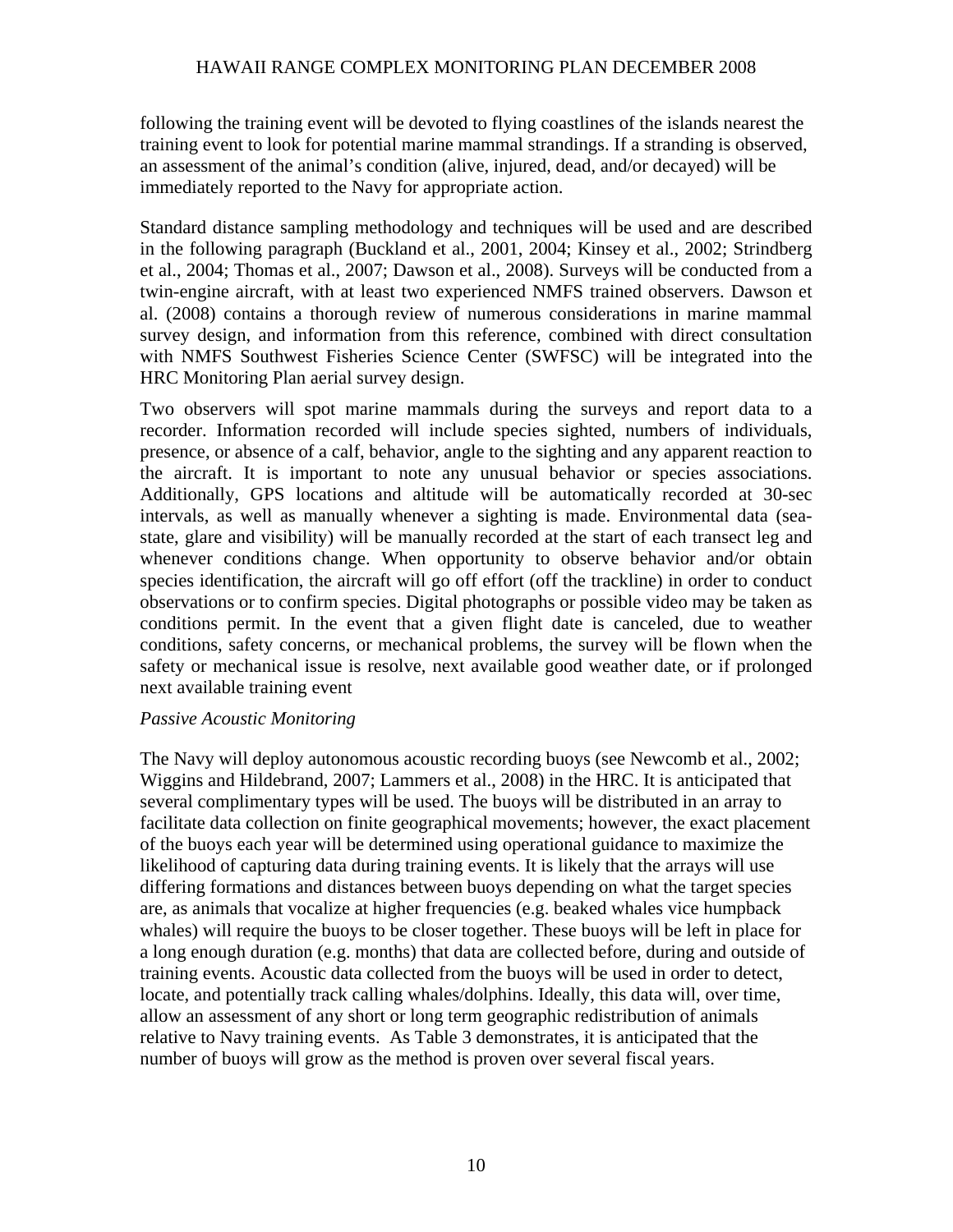All passive acoustic recording packages will be set on a duty cycle to provide appropriate sampling coverage and maximize battery power and data storage space. Buoys will be retrieved as required for maintenance and downloading of data. Autonomous acoustic recording buoys will provide long term, daily information on the presence and absence of marine mammals in each area and their movements through the area. These systems will also provide information on the species present and their movements when an exercise occurs in that area (Mellinger and Barlow, 2003; Oswald et al., 2003; Mellinger et al., 2007). Acoustic data will be collected according to standard and accepted passive acoustic monitoring protocols.

## **Study 3**

If marine mammals and sea turtles are exposed to MFAS, what are their behavioral responses to various levels?

*Note: the methods used in Study 3 are the same as those used for Study 1, with the addition of vessel surveys. Vessel surveys are used here specifically for their ability to collect behavioral data and focal follows.* 

In order to address this question, marine mammals and sea turtles must be observed on the surface and at depth in the water column. MMOs aboard either Navy vessels or contracted research vessels will have difficulty observing animals below the surface. While vessel surveys are preferable in many ways (slow speed, offshore survey ability and duration, close approaches), they typically do not allow for observation of animals that are below the surface as do aerial surveys. Therefore, a combination of aerial surveys, vessel surveys, MMOs aboard Navy vessels and tagging will be used for this study. Since this study uses many of the same methods as Study 1, data will likely be collected simultaneously for both studies.

#### **Methods**

A combination of vessel and aerial surveys, MMOs on Navy ships, and tagging will be used in conjunction with training events. Two visual survey methods are recommended for this study because they provide complimentary data.

Marine mammal tagging provides the opportunity to collect location, movement and acoustic behavior. The study design also allows data collection to come from areas known to have high densities of humpback whales (*Megaptera novaeangliae*).

#### *Visual Surveys - Aerial*

During regularly scheduled training events, an aerial survey team will fly pre-determined zigzag transects relative to a Navy warship which is transmitting sonar. The aerial survey team will collect both visual sightings (to be used for densities) and behavioral observations from observed animals. These transects will allow for gathering information regarding movement of a species relative to the ship and behavioral responses of marine mammals at different received levels. The same altitude above water will be used for all surveys however, will alter slightly in the event of behavioral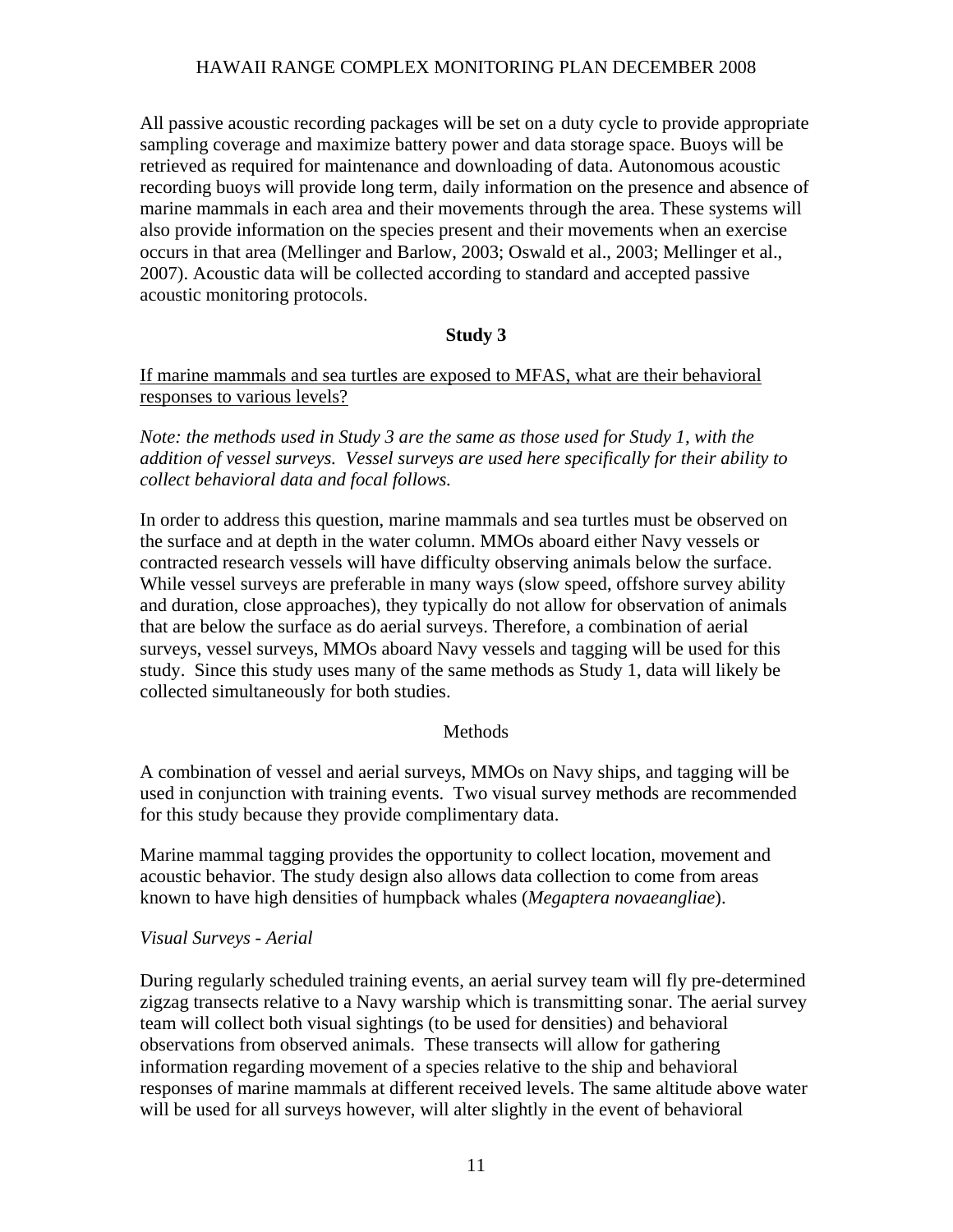observations (higher ~1500 feet) and species identification (lower ~600 feet or as NMFS permit allows). The surveys will be conducted both during and outside of sonar transmissions to allow for comparative densities and behaviors. Behavioral observations for this study will be conducted as detailed in Study 1.

A subset of data will be collected from Penguin Banks and instrumented ranges adjacent to Pacific Missile Range Facility as they are areas with high densities of humpback whales. The remainder of the studies will be conducted in geographic areas that provide calmer sea states to provide the highest probability of seeing animals in the water column (e.g. lees of islands and Penguin Banks). The aerial survey team will collect the same data that are collected by Navy lookouts, including but not limited to: 1) location of sighting; 2) species; 3) number of individuals; 4) number of calves present; 5) duration of sighting; 6) behavior of marine animals sighted; 7) direction of travel; 8) environmental information associated with sighting event including Beaufort sea state, wave height, swell direction, wind direction, wind speed, glare, percentage of glare, percentage of cloud cover; and 9) when in relation to navy exercises did the sighting occur (before, during or after detonations/exercise.

Animal sightings and relative distance from the ship will be used post-survey to determine received levels for active transmission periods. This data will be used, postsurvey, to estimate the number of marine mammals and sea turtles exposed to different received levels and their corresponding behavior.

#### *Visual Surveys - Vessel*

The primary purpose of vessel surveys will be to document and monitor potential behavioral effects of the training event on marine mammals and sea turtles. As such, parameters to be monitored for potential effects are changes in the occurrence, distribution, numbers, surface behavior, and/or disposition (injured or dead) of marine mammal and sea turtle species before, during and after the training event. While challenging, the vessel surveys will attempt to conduct focal follows on animals with Navy vessels in view. Particular attention will be given to obtaining focal follows on monk seals, humpback whales and beaked whales.

As with the aerial surveys, the vessel surveys will be designed to maximize detections of any target species near training event for focal follows. Systematic transects will be used to locate marine mammals, however, the survey should deviate from transect protocol to collect behavioral data particularly if a Navy vessel is visible on the horizon or closer. At this point, they will approach within three nautical miles of the vessel(s), if weather and conditions allow, and will work in 'focal follow mode' (e.g. collect behavioral data using the big eyes, and observe the behavior of any animals that are seen). The team will go off effort for photo-id and close approach 'focal animal follows' as feasible, and when marine animal encounters occur in proximity to the vessel. While in focal follow mode, observers will gather detailed behavioral data from the animals, for as long as the animal allows. Analysis of behavioral observations will be made after the exercise or training event (Altman, 1974; Martin and Bateson, 1993). While the Navy vessels are within view, attempts will be made to position the dedicated survey vessel in the best possible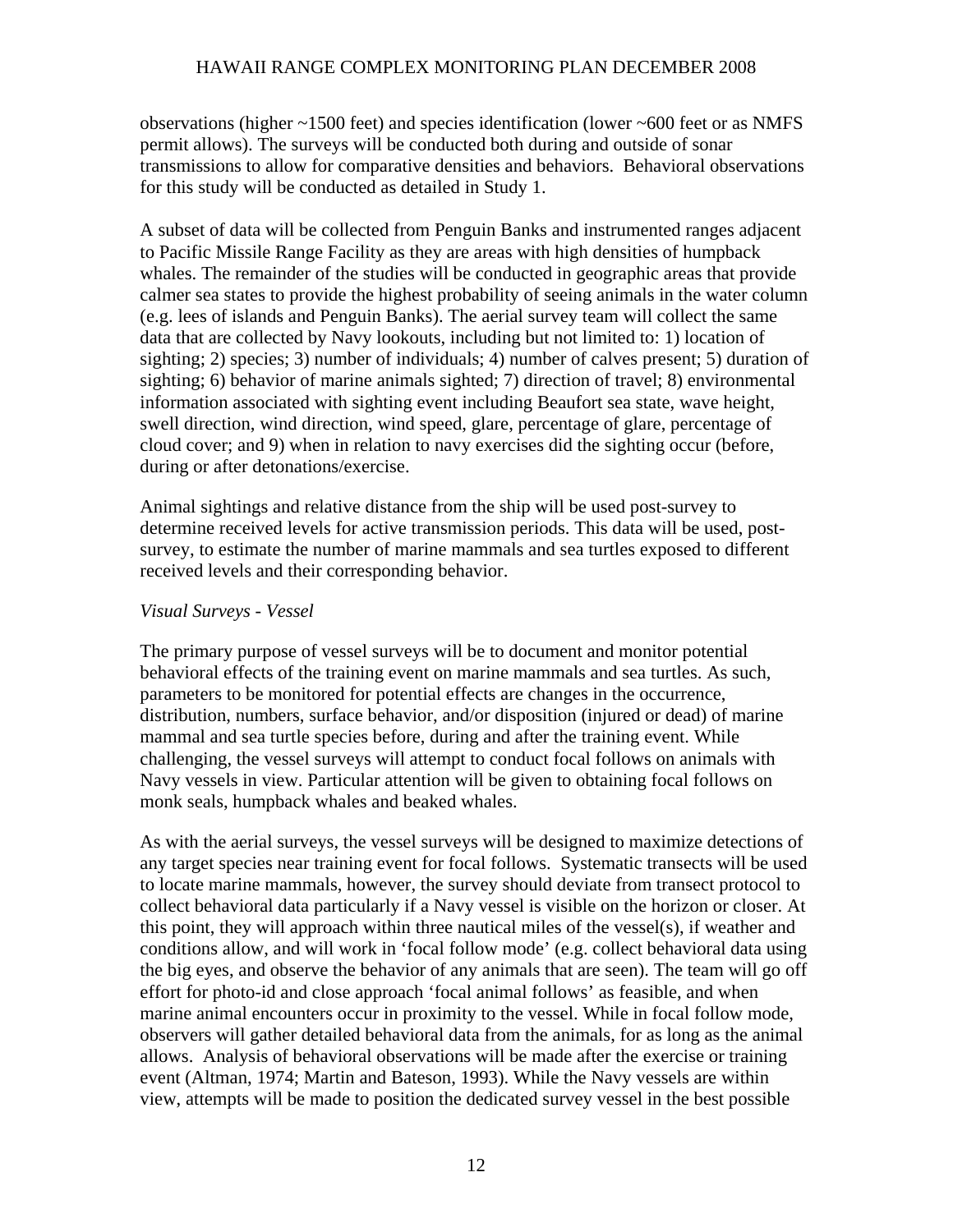way to obtain focal follow data in the presence of the Navy exercise. If Navy vessels are not in view, then the vessel will begin a systematic line transect surveys within the area to assess marine mammal occurrence and observe behavior. The goal of this part of the survey is to observe marine mammals that may not have been exposed to MFAS or explosions. Therefore, post-analysis will focus on how the location, speed and vector of the survey vessel and the location and direction of the sonar source (e.g. Navy surface ship) relates to the animal. Any other vessels or aircraft observed in the area will also be documented. Data will be logged using software which can be specifically designed to facilitate collection of behavioral data and be specifically tailored to the needs of the HRC Plan and ICMP.

## *Marine mammal observers aboard Navy vessels*:

Marine mammal observers (MMOs) will observe alongside existing lookouts aboard Navy vessels. Qualifications must include expertise in species identification of regional marine mammal and sea turtle species and conducting behavioral observations.

The MMOs will collect will collect the same data that are collected by Navy lookouts, including but not limited to: 1) location of sighting; 2) species; 3) number of individuals; 4) number of calves present; 5) duration of sighting; 6) behavior of marine animals sighted; 7) direction of travel; 8) environmental information associated with sighting event including Beaufort sea state, wave height, swell direction, wind direction, wind speed, glare, percentage of glare, percentage of cloud cover; and 9) when in relation to navy exercises did the sighting occur (before, during or after detonations/exercise.. All MMO sighting and associated data collection will be conducted according to a standard operating procedure (SOP), and will be integrated into the ICMP data set.

## *Marine Mammal Tagging*

Tagging will be done in conjunction with a subset of the above visual surveys to collect information on animals that are not observed by the visual teams. Species will be tagged opportunistically. However, focus will be on cryptic and deep diving species such as beaked, sperm and minke whales that have the lowest rates of detection (Barlow, 2003; 2006).

Attempts to tag suitable animals will be conducted prior to a given Navy event. Tagging will be conducted during the week prior to a specified Navy training event, allowing animals the opportunity to distribute naturally prior to any potential immediate exposure to training activities. Tags will be applied in a geographical area within HRC likely to be transited by Navy vessels during the training event.

As part of the Monitoring Plan implementation, specific tagging SOPs and protocols will be developed. Various categories of tags will be reviewed for ease of use, data quality, longevity, and availability. A benefit to a mix of tag types is the maximization of data collections. Some tags have longer durations over days-week-months (e.g., satellite), while others provide more discreet data on vertical and horizontal movements as well as pitch, roll and acoustics (suction cup).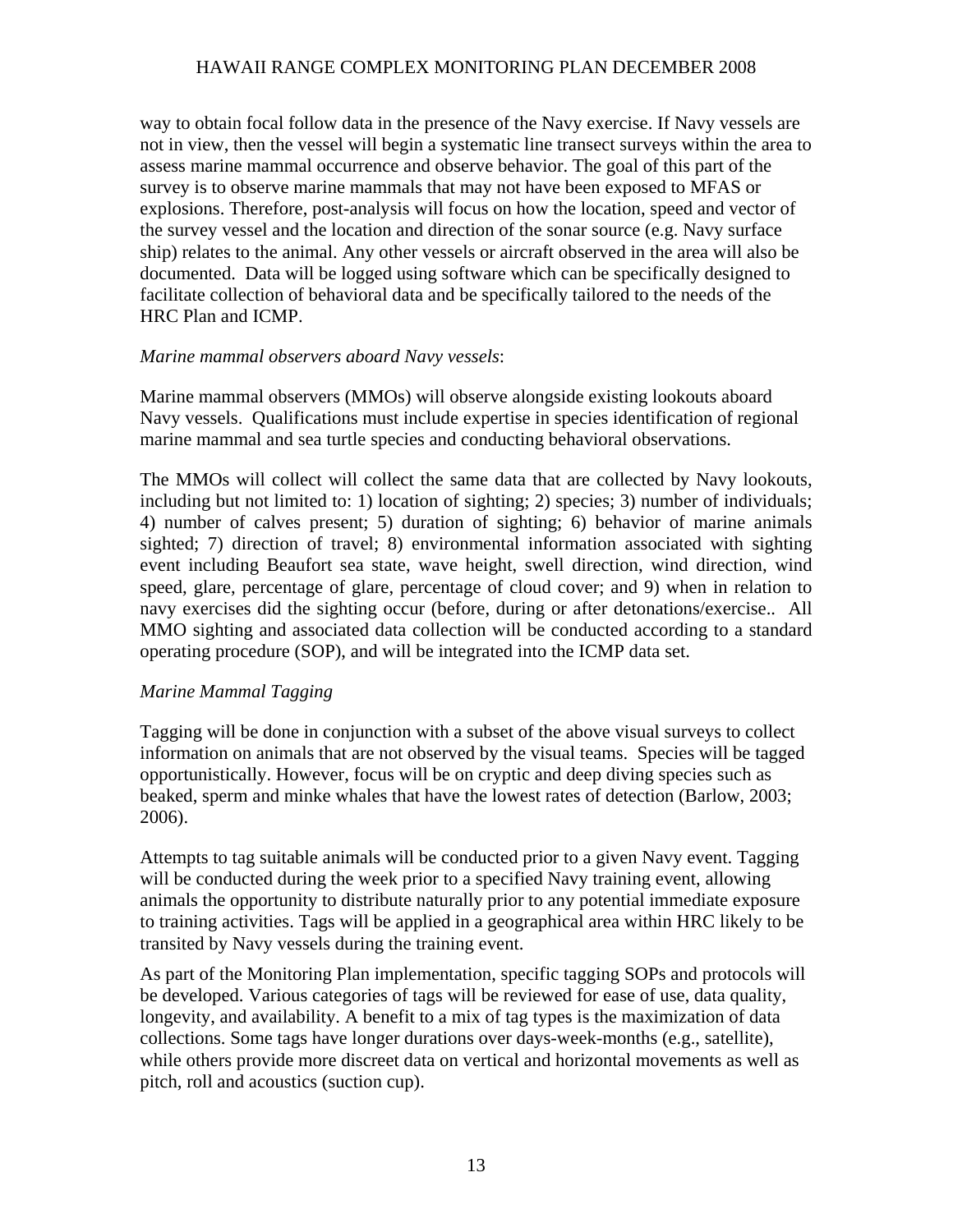#### **Study 4**

## What are the behavioral responses of marine mammals and sea turtles exposed to specific types and levels of explosives?

Explosives training can take the form of nearshore detonations such as mine neutralization and demolition of debris, or offshore events such as SINKEX or GUNEX. A number of shallow, nearshore water ranges (e.g., Puuloa Underwater Range, Ewa Training Minefield, Barbers Point Underwater Range, and Lima Landing) are used for underwater detonation training (i.e. mine neutralization, demolition of debris) in the HRC. Offshore detonation training also occurs and includes GUNEX and SINKEX.

The sinking exercise (SINKEX) involves a vessel towed to a deep water offshore area (greater that 50 nm from shore) that is then sunk using a variety of munitions (5 in shell, bombs, missiles or torpedoes). The duration of a SINKEX is unpredictable since it ends when the target sinks, either immediately after the first weapon impact or only after multiple impacts by a variety of weapons. Typically, the exercise lasts for 4 to 8 hours over 1 to 2 days. A GUNEX involves firing weapons with shells of various sizes from a surface ship at a target up to 1-4 miles away.

Nearshore detonation events use relatively small areas in comparison to MFAS training events, which typically occur over large offshore areas of the range. Offshore explosive training events are often a component of other training activities involving MFAS although they are not conducted simultaneously.

#### **Methods**

To address this question, there is a need to observe marine mammals and sea turtles at the surface and to the extent possible, in the water column. Due to the varied nature of training events that might utilize explosives, a combination of visual methods are recommended.

#### *Visual Surveys - Shore-based (for nearshore events)*

If explosive training events are planned in advance to occur adjacent to nearshore areas where there are elevated coastal structures (e.g. lighthouses) or topography (e.g. accessible cliffs or ridges such as Makaha Ridge), then shore-based monitoring, using binoculars or theodolite, may be used to augment other visual survey methods. These methods have been proven valuable in similar monitoring studies such as ATOC and others (Frankel and Clark, 1998; Clark and Altman, 2006)

Aerial or vessel surveys of the detonation area and nearby beaches will be conducted for stranded marine animals following nearshore events. If any distressed, injured or stranded animals are observed, an assessment of the animal's condition (alive, injured, dead, or degree of decomposition) will be reported immediately to the Navy for appropriate action.

#### *Visual Surveys - Shore-base (for offshore events)*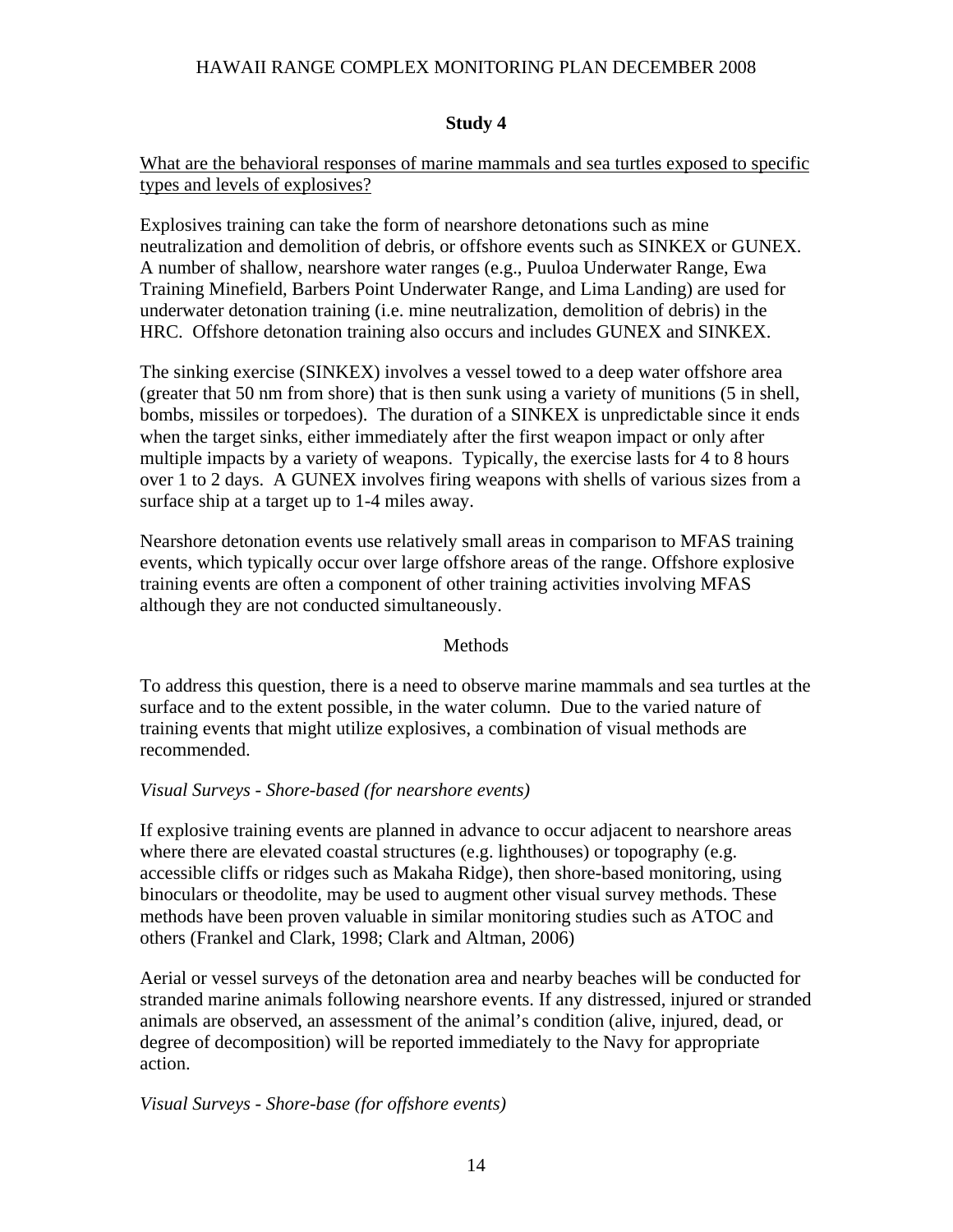If the location for offshore explosives training is planned in advance, aerial or vessel surveys would be conducted before, during (if determined to be safe) and post detonations. Number of days post survey will vary (e.g. 1-5 days) so as to allow adequate time for animals to return in the event they geographically redistributed in response to underwater detonations.

The appropriate size for the survey area will be determined by the visual survey crew based upon the type of explosive training event that is planned. If animals are observed prior to or during an explosion, a focal follow of that individual or group will be conducted to record behavioral responses. Navy mitigation measures will prevent the training event from occurring should animals be seen within certain distances of the event, so the amount of data that can be gathered is unknown.

The visual survey team will collect the same data that are collected by Navy lookouts, including but not limited to: 1) location of sighting; 2) species; 3) number of individuals; 4) number of calves present; 5) duration of sighting; 6) behavior of marine animals sighted; 7) direction of travel; 8) environmental information associated with sighting event including Beaufort sea state, wave height, swell direction, wind direction, wind speed, glare, percentage of glare, percentage of cloud cover; and 9) when in relation to navy exercises did the sighting occur (before, during or after detonations/exercise. Animal sightings and relative distance from a particular detonation site will be used postsurvey to estimate the number of marine mammals and sea turtles exposed to different received levels (energy and pressure of discharge based on distance to the source, bathymetry, oceanographic conditions and the type and size of detonation) and their corresponding behavior. For vessel based surveys a passive acoustic system (hydrophone or towed array) or sonobuoys may be used to help determine if marine mammals are in the area before and after a detonation event.

#### **Study 5**

#### Is the Navy's suite of mitigation measures for MFAS and explosives effective in avoiding injury and mortality of marine mammals and sea turtles?

It is the Navy's position that the suites of mitigation measures for sonar and explosives are effective at avoiding exposures of marine mammals to levels of energy or pressure from sonar or explosives that would result in harm or mortality of marine mammals. Through several methods, this study will provide the scientific data needed to support that position. The Navy will 1) conduct aerial surveys before and after two major exercises per year (at least one of which includes multiple explosive detonations) to determine whether animals have been injured in the exercise area; and 2) conduct a comparison of professional marine mammal observers and Navy lookouts.

#### **Methods**

#### Lookout comparison

Navy lookouts are provided with extensive training to detect anything in the water 360 degrees around Navy vessels. This includes marine mammals. Lookouts are not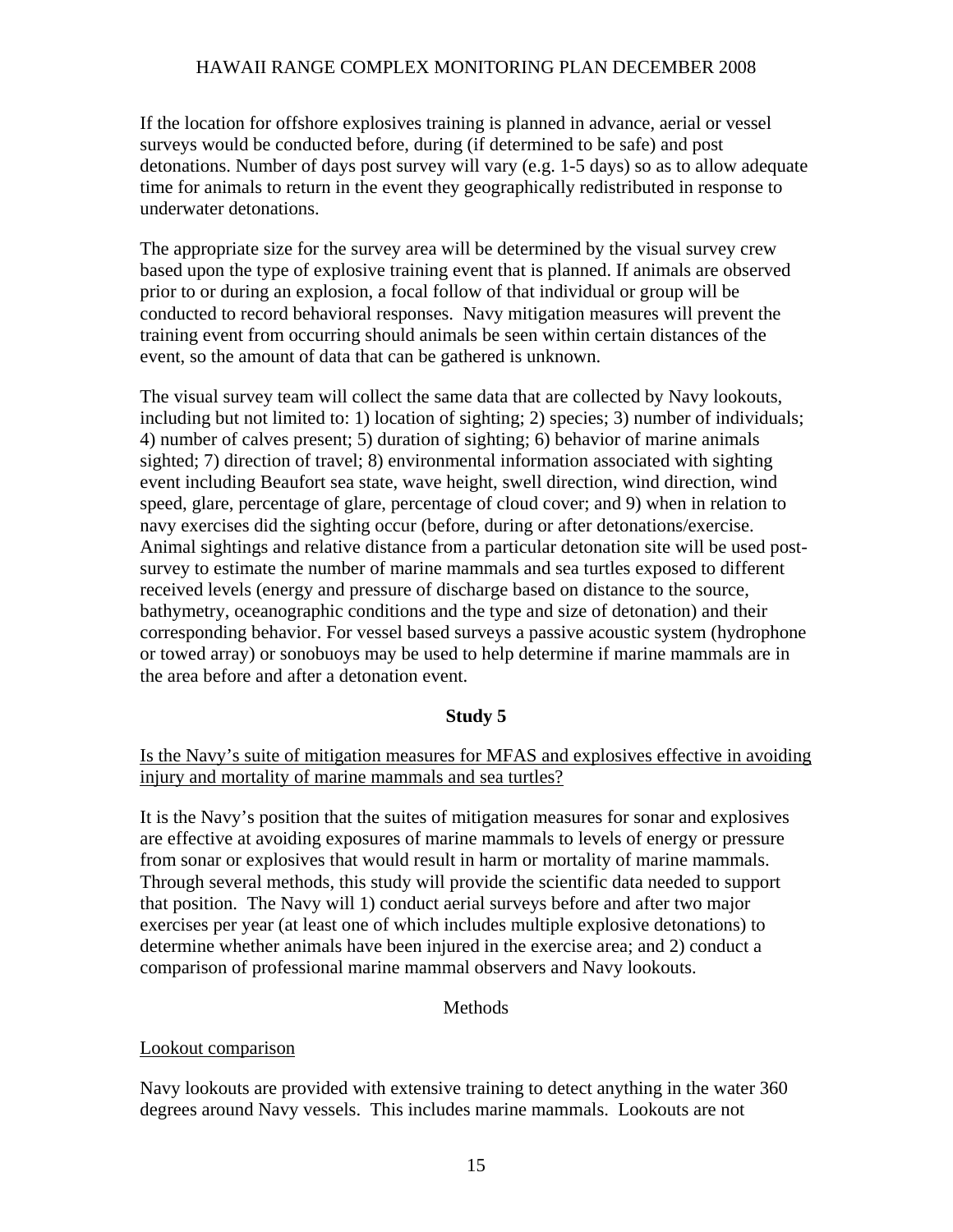biologists trained to identify marine animals at the species level, but they do have the skills to detect all marine mammals and sea turtles that are visible at the surface. In order to provide the scientific data to support this position, the Navy will initiate a side-by-side comparison of Navy lookouts ability to detect marine mammals at sea with sightings made by professional marine mammal observers.

Marine mammal observers (MMOs) will be placed alongside Navy lookouts during regularly scheduled training events in the HRC. MMOs will be required to possess expertise in species identification of regional marine mammal and sea turtle species and conducting behavioral observations. Experience as a NMFS marine mammal observer is preferred, but not required. Navy biologists and contracted biologists will both be used; contracted MMOs must have appropriate security clearance to board Navy vessels. As noted above, MMOs will not be placed aboard Navy vessels for every Navy training event or major exercise, but during specifically identified opportunities deemed appropriate for data collection efforts. Additionally, the events selected for MMO participation will take into account safety, logistics, and operational concerns associated with such an endeavor. Navy lookouts will not be specially chosen.

Marine mammal observers will observe from the same height above water as the lookouts. Navy lookouts will officially be on duty and have the same responsibilities that they always do on duty (no more, no less). MMOs will not be part of the Navy's formal reporting chain of command during their data collection efforts; Navy lookouts will continue to serve as the primary reporting means within the Navy chain of command for marine mammal sightings. The only exception is that if an animal is observed within the shutdown zone that has not been observed by the lookout, the MMO will inform the lookout of the sighting for the lookout to take the appropriate action through the chain of command.

To the extent practicable, the MMO and lookouts will avoid divulging to each other when they observe a marine mammal, allowing for a 'blind' study. Depending on ship configuration, the MMOs and lookout may be on the same bridge wing, or the MMO may be at a position above the bridge (about 15 ft or 4.5 m on most MFAS equipped ships). Because of their relative marine mammal experience, MMOs will also attempt species identification to the lowest taxon possible, more detailed information on marine mammal behavior if warranted. All MMO sighting and data collection will be conducted according to a standard operating procedure (SOP), and will be integrated into the ICMP data set.

Comparisons of the following will be made between experienced observers and the lookouts 1) Rate of detection: Comparison of the number of animals sighted per hour (or other appropriate sighting period), 2) Distance of sighting: Comparison of the distance where the sighting was first made, 3) Distance estimation: Consistency of sighting distance estimates, 4) Animal size estimation: Comparison of animal size estimation (either by actual length or by grouping – small or dolphin size, medium and large), 5) Direction of travel relative to the ship or by compass bearing, 6) Behavior categorization: Comparison of the categorized of behaviors.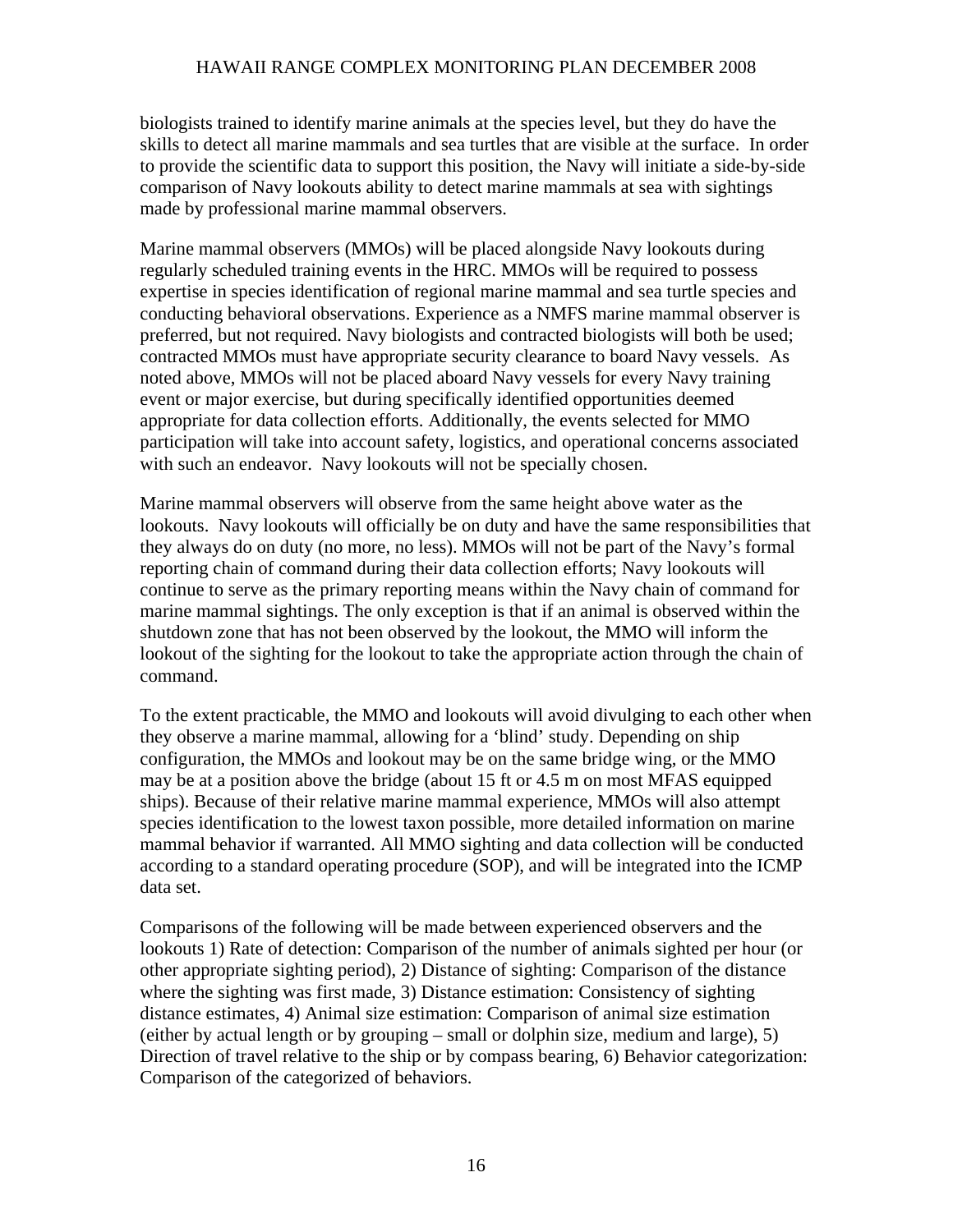It is assumed that the abilities of Navy lookouts and professional marine mammal observers will vary; therefore, it is important that data be collected from several locations, in many environmental conditions, with many different lookouts and MMOs.

#### *Visual Surveys - Aerial*

For two training events per year (at least one of which includes explosive detonations), a contracted team will conduct pre and post aerial surveys of the exercise area. The survey area should take local oceanographic currents into consideration to allow for assessment of floating/injured animals. If the exercise occurred within 25 miles of the islands, the coastlines of those islands will also be flown to look for potential strandings. If a stranding is observed, an assessment of the animal's condition (alive, injured, dead, or degree of decomposition) will be reported immediately to the Navy for appropriate action (as described in the HRC Stranding Plan).

These aerial surveys will be the same as those conducted for other HRC monitoring studies. However, for this study in particular, survey data will include identification of any distressed, injured or stranded animals both in the training event area and adjacent island coastlines.

## **IMPLEMENTATION – ANALYSIS – REPORTING**

Worldwide, a suite of visual and acoustic monitoring techniques has been used to assess the effects of anthropogenic sound on marine mammals (Barlow and Gisiner, 2006). For example, for more than a decade, studies on low-frequency active (LFA) sonar on marine mammals have been conducted (Aburto et al., 1997; Croll et al., 2001; Fristrup et al., 2003; Clark and Altman, 2006). Similar monitoring techniques were used during lowfrequency sound emissions that were conducted for the Acoustic Thermometry of Ocean Climate (ATOC) (Au et al., 1997; NRC, 2000; Frankel and Clark, 1998 and 2000; 2002, Costa et al., 2003) and ATOC's continuation project, the North Pacific Acoustic Laboratory (NPAL) (Office of Naval Research, 2001; Mobley, 2006).

The HRC monitoring plan proposes monitoring goals that are unique with regard to their breadth as well as their focus on potential impacts of MFAS on marine mammals and sea turtles. To accomplish these goals, the Navy will use similar methods of implementation and data analysis which have demonstrated success in comparable monitoring programs studying the effects of anthropogenic sound on marine animals (Detailed in Appendix B).

#### HRC Implementation and Analysis

Table 3 provides detail about how the HRC Plan will be implemented from 2009 to 2013. Monitoring surveys were conducted in 2007 and 2008 on vessel and aerial platforms, before and after training exercises. After the issuance of the Letter of Authorization (LOA), implementation of this monitoring plan will commence in 2009 at which time monitoring will begin gradually and then ramp up in 2010. Many of the study hours may overlap when implemented, allowing for data to be collected for more than one study simultaneously. For example, during the SCC Ops monitoring completed in August 2008,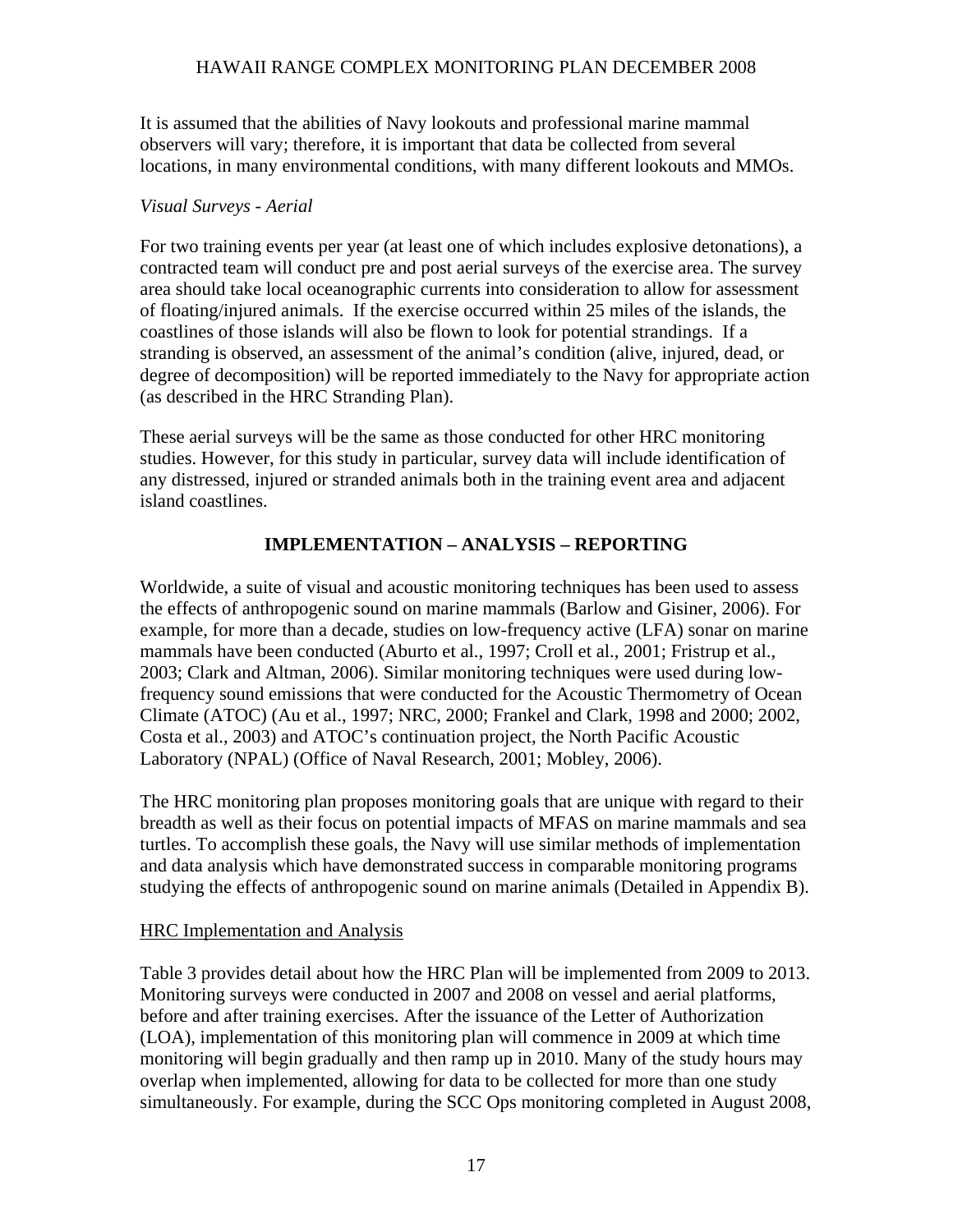the Navy conducted aerial surveys that allowed for data collection on Studies 1 and 3. Therefore, the hours in Table 3 represent those spent on each study, but are not necessarily an additive number of hours per method, per year. Collecting data concurrently for more than one study will only be initiated if doing so does not compromise the data integrity. .

The Navy will be investing significant funding and personnel towards this monitoring program and intends to conduct the research in a scientifically defensible and robust manner. The Navy is committed to conducting research until these questions have been answered to the satisfaction of both NMFS and Navy. Therefore, it is in the best interest of the Navy to choose studies wisely in each range complex that are the most likely to collect large data sets, and will enable the Navy and NMFS to answer the required questions. Some field methods may be applied throughout Navy ranges, while other methodologies may be specially selected for one or two ranges that are most likely to produce the best quality data. For example, in Hawaii, there are some baseline data on odontocetes from previous tagging (Baird et al., 2006), which can be used to provide a context for any tagging data collected during training events.

The four research projects summarized in Appendix B suggest that the sample size required for statistically significant results varies between species, season and project. For the HRC monitoring plan, therefore, it is premature to dictate before data collection begins what sample size will be required from each species in each study. This is particularly true given that research will be conducted on a diversity of species. The HRC plan, as written, covers research on the effects from MFAS and explosives on a diversity of mysticete and odontocete species found in the HRC. This range of species will make each study unique in the sense of knowing when enough data have been collected. As a result, it may be prudent to initially focus some of the studies on prioritized species that are likely to provide more data collection opportunities and use those as representative species.

Using the ATOC and SURTASS monitoring programs as a guideline for success (Appendix B), one thing becomes clear - the key to the success of the plan's execution and analysis is using scientific professionals that are the top of their field. It is the Navy's intention that the HRC plan be implemented by a team of qualified, professional marine mammal and sea turtle biologists who are experts in their field. This team of experts will include statistical analysts to analyze data and make recommendations as to when they are beginning to see a pattern in the data and/or when the study designs need to be slightly altered for more robust data collection. This adaptive management process will provide a critical feedback loop to allow for adapting to new methods and evolving methodology. The process will be transparent to the public in the sense of yearly reporting to NMFS under the MMPA permit as well as encouraging the scientific team to publish results as they become available.

Although it is not typically considered valid to combine data sets from various platforms, (e.g. shipboard and aerial surveys) this will need to occur in order to provide the best possible data coverage. Issues related to data compatibility will be confronted, given that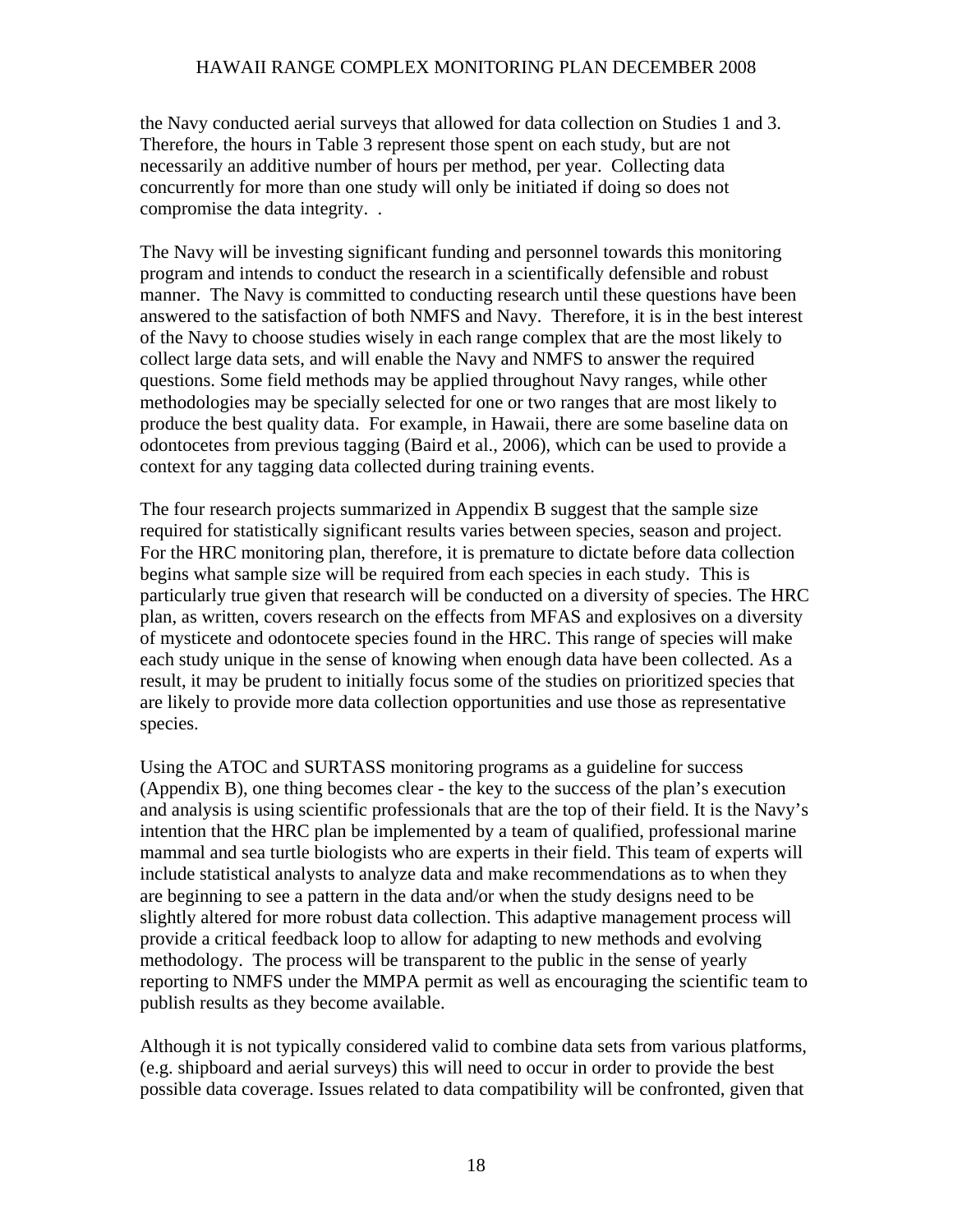the use of scientifically acceptable combinations of methods will be critical to accomplishing goals and objectives. Data collection methods will also be standardized to allow for comparison from ranges in different geographic locations. For example, as with the research programs described in Appendix B, it is suggested that data collected for the range complex plans will be assessed using a software program that can be custom designed (e.g. Noldus products, Cornell's Aardvark) to provide the framework for standardization of data collection and analysis between the different geographical regions. A data management system will be developed to assure standardized, quality data are collected towards meeting of the goals.

New technology and techniques will be incorporated as part of the Navy's adaptive management strategy. Adaptive measures and feedback from the experts will allow flexibility within a given year and/or within years so as to best achieve monitoring plan goals and take into consideration shifting demands, inclement weather and other unforeseen events. For example, flexibility is built in to monitor an alternate but equal training exercise within the year and/or in a following year in the instance an operational schedule changes, is delayed or cancelled. This flexibility ensures monitoring will occur under the best of circumstances and conditions.

In addition to the studies conducted under the HRC plan, the Navy intends to collaborate with other researchers in Hawaii who are conducting complimentary research on this topic. Those studies will not replace the Navy's obligation under the HRC plan, but will augment the resources provided to the Plan's specific questions. Appendix A provides more discussion on those other Hawaii projects.

## ICMP:

The ICMP is currently in development by the Navy, with Chief of Naval Operations (CNO) and the Marine Resources Support Group having the lead. The program does not duplicate the HRC monitoring plan, instead it is intended to provide the overarching coordination that will support compilation of data from both range-specific monitoring plans (e.g. HRC plan) as well as Navy funded research and development (R&D) studies (see Appendix A). The ICMP will coordinate the monitoring programs progress towards meeting its goals and develop a data management plan. A program review board is also being considered to provide additional guidance. The ICMP will be evaluated annually to provide a matrix for progress and goals for the following year, and will make recommendations on adaptive management for refinement and analysis of the monitoring methods.

Due to the complexity of the ICMP and large number of U.S. Navy Range Complexes and training events, the Navy is considering the dedication of a Program Manager to oversee the ICMP. Specific qualifications, roles and responsibilities are yet to be determined but may include the oversight and coordination of all range-complex monitoring plans.

## Reporting: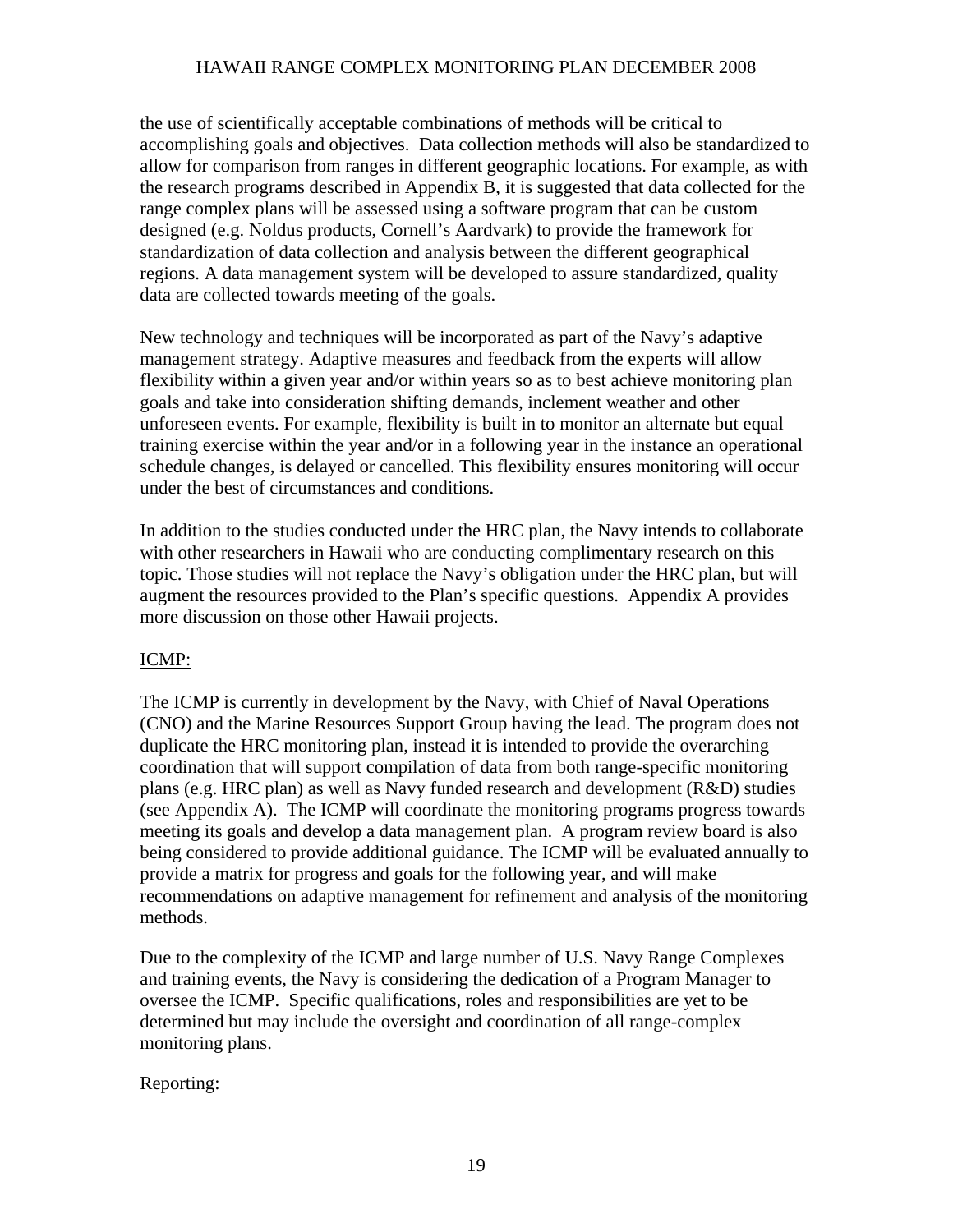The Navy will provide monitoring reports to NMFS HQ in fulfillment of the MMPA Letter of Authorization (LOA) requirements. The reports will provide information on the amount and spatial/temporal distribution of monitoring effort as well as summaries of data collected and any preliminary results that may be available from analysis. All subsequent analysis shall be completed in time for Navy's five year report to NMFS.

Data collected from the HRC monitoring plan will be added to a Navy wide analysis of monitoring from other permitted Navy range complexes via the ICMP. All available data will be included in Navy's annual report and individual exercise reports for the HRC as detailed in the requirements specified in the NMFS MMPA LOA. All subsequent analysis shall be completed in time for Navy's five year report to NMFS. The Navy's reports will provide information on the amount and spatial/temporal distribution of monitoring effort as well as summaries of data collected and any preliminary results that may be available from analysis. This also includes an evaluation of the effectiveness of any given element within the HRC monitoring program. All data will be considered predecisional during the course of the research studies to protect from premature conclusions being drawn. While data will be prepared and analyzed over the course of the five years of the LOA, under no circumstances will conclusions be represented before the studies are completed. Final conclusions cannot be published nor information released outside of their organization without the written consent of the Secretary of the Navy or their designee.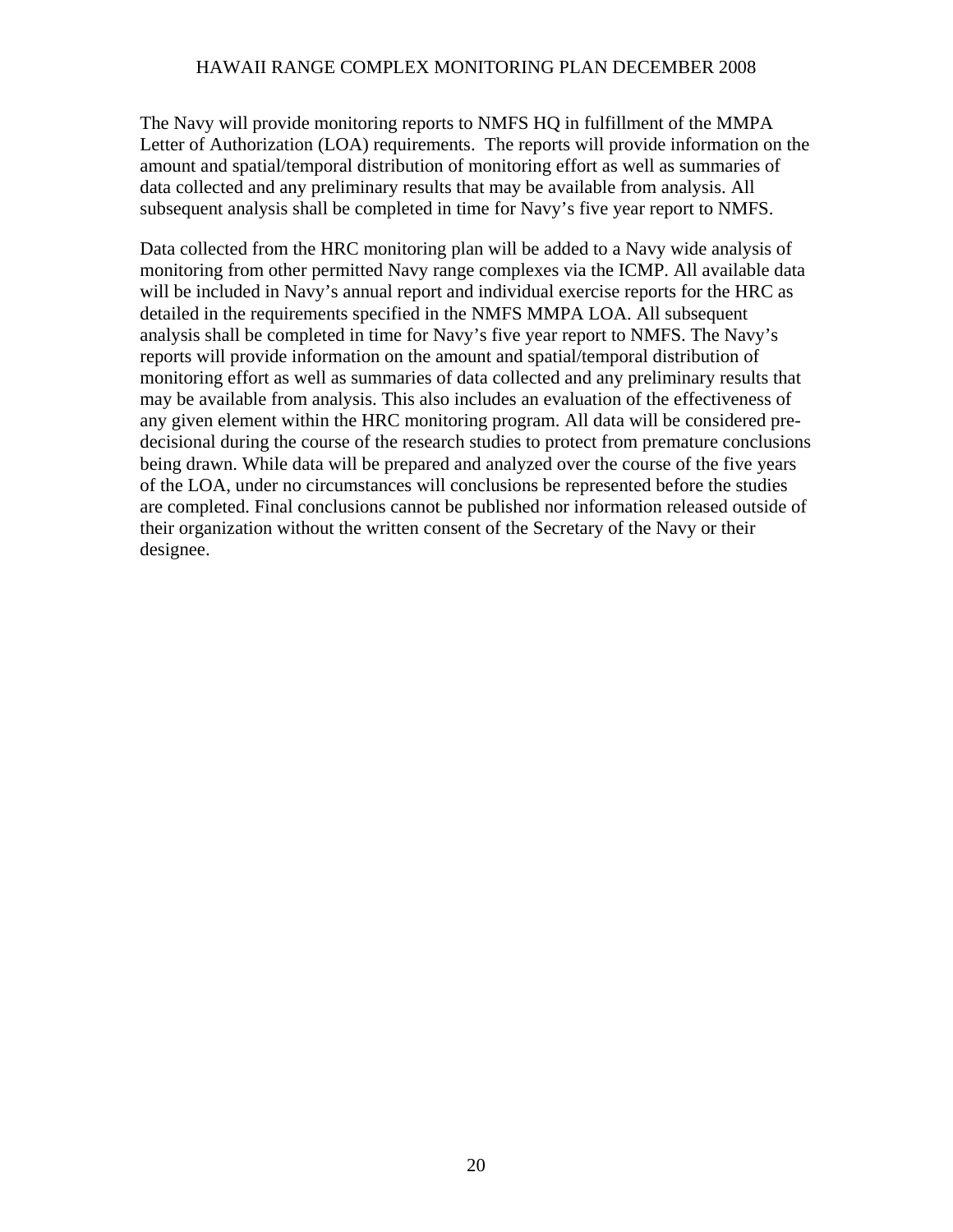| Table 1. Martine Manhinal Species in the Hawaii Kange Complex<br><b>Order Cetacea</b> | <b>Scientific Name</b>     | <b>Status</b> | Occurrence <sup>1</sup> |
|---------------------------------------------------------------------------------------|----------------------------|---------------|-------------------------|
| Suborder Mysticeti (baleen whales)                                                    |                            |               |                         |
| Family Balaenopteridae (rorquals)                                                     |                            |               |                         |
| Blue whale                                                                            | Balaenoptera musculus      | Endangered    | Rare                    |
| Bryde's whale                                                                         | Balaenoptera edeni/brydei  |               | Regular                 |
| Fin whale                                                                             | Balaenoptera physalus      | Endangered    | Rare                    |
| Humpback whale                                                                        | Megaptera novaeangliae     | Endangered    | Regular                 |
| Minke whale                                                                           | Balaenoptera acutorostrata |               | Regular                 |
| Sei whale                                                                             | Balaenoptera borealis      | Endangered    | Rare                    |
| <b>Suborder Odontoceti (toothed whales)</b>                                           |                            |               |                         |
| Family Physeteridae (sperm whales)                                                    |                            |               |                         |
| Sperm whale                                                                           | Physeter macrocephalus     | Endangered    | Regular                 |
| Family Kogiidae (pygmy sperm whales)                                                  |                            |               |                         |
| Dwarf sperm whale                                                                     | Kogia sima                 |               | Regular                 |
| Pygmy sperm whale                                                                     | Kogia breviceps            |               | Regular                 |
| Family Ziphiidae (beaked whales)                                                      |                            |               |                         |
| Blainville's beaked whale                                                             | Mesoplodon densirostris    |               | Regular                 |
| Cuvier's beaked whale                                                                 | Ziphius cavirostris        |               | Regular                 |
| Longman's beaked whale                                                                | Indopacetus pacificus      |               | Regular                 |
| Family Delphinidae (dolphins)                                                         |                            |               |                         |
| Common bottlenose dolphin                                                             | Tursiops truncatus         |               | Regular                 |
| False killer whale                                                                    | Pseudorca crassidens       |               | Regular                 |
| Fraser's dolphin                                                                      | Lagenodelphis hosei        |               | Rare                    |
| Killer whale                                                                          | Orcinus orca               |               | Regular                 |
| Melon-headed whale                                                                    | Peponocephala electra      |               | Regular                 |
| Pantropical spotted dolphin                                                           | Stenella attenuata         |               | Regular                 |
| Pygmy killer whale                                                                    | Feresa attenuata           |               | Regular                 |
| Risso's dolphin                                                                       | Grampus griseus            |               | Regular                 |
| Rough-toothed dolphin                                                                 | Steno bredanensis          |               | Regular                 |
| Short-finned pilot whale                                                              | Globicephala macrorhynchus |               | Regular                 |
| Spinner dolphin                                                                       | Stenella longirostris      |               | Regular                 |
| Striped dolphin                                                                       | Stenella coeruleoalba      |               | Regular                 |
| <b>Order Carnivora</b>                                                                | <b>Scientific Name</b>     | <b>Status</b> | Occurrence <sup>1</sup> |
| Suborder Pinnipedia (seals, sea lions, walruses)                                      |                            |               |                         |
| Family Phocidae (true seals)                                                          |                            |               |                         |
| Hawaiian monk seal                                                                    | Monachus schauinslandi     | Endangered    | Regular                 |

Table 1. Marine Mammal Species in the Hawaii Range Complex\*

Sources: Barlow, 2003; Barlow 2006; Caretta et al., 2006; DoN, 2005; DoN 2008; Mobley, 2004, Rankin, et al 2007.

<sup>1</sup> Occurrence: Regular = species that occurs as a regular or normal part of the fauna of the area, regardless of how abundant or common it is, Rare  $= A$  species that only occurs in that area sporadically.

\*Table does not show extralimital species such as north Pacific right whale and pinnipeds other than monk seals.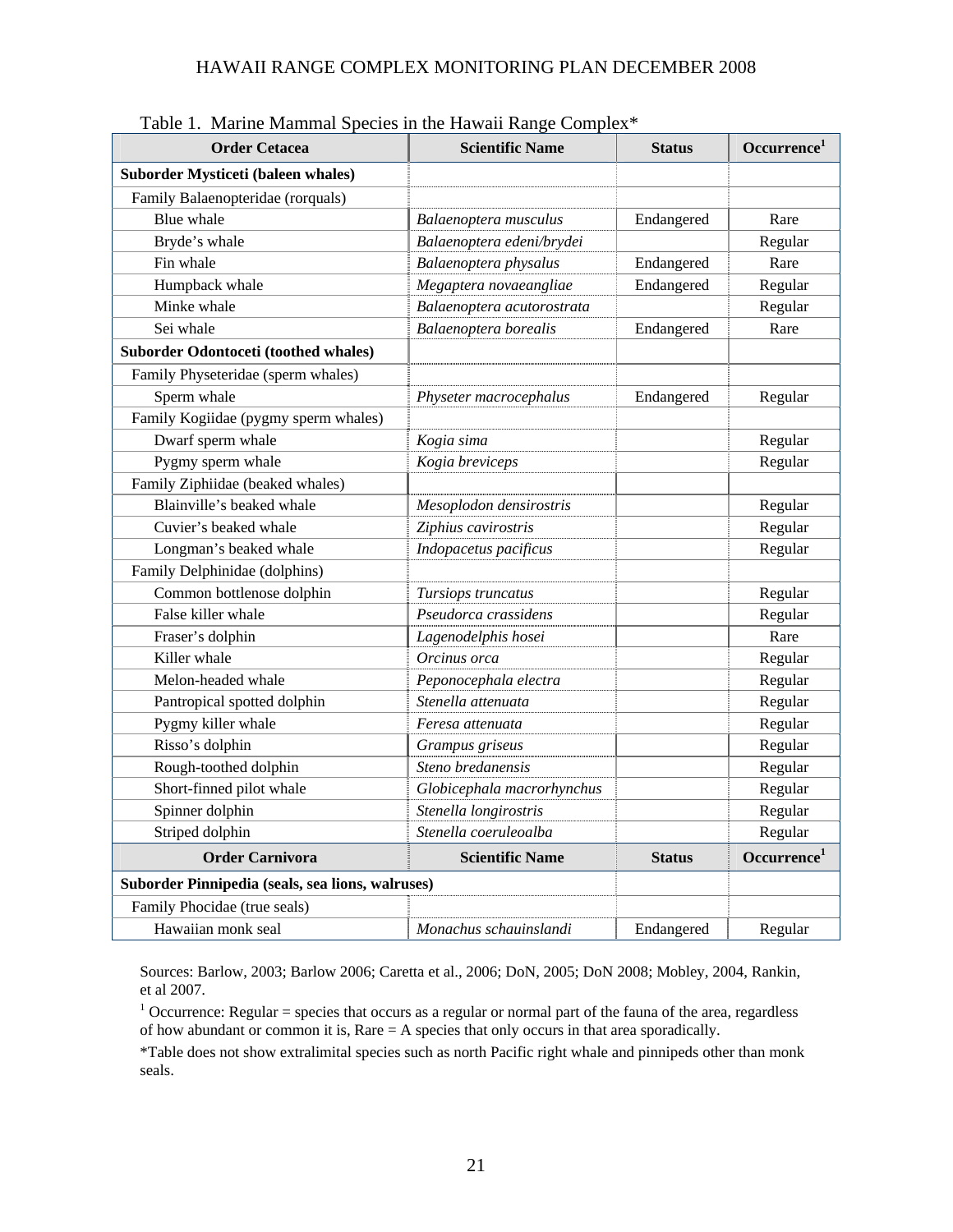| <b>Order Testudines</b>             | <b>Scientific Name</b> | <b>Status</b> | Occurrence <sup>1</sup> |
|-------------------------------------|------------------------|---------------|-------------------------|
| Family Cheloniidae (hard shelled)   |                        |               |                         |
| Green turtle                        | Chelonia mydas         | Threatened    | Regular                 |
| Hawksbill turtle                    | Eretmochelys imbricata | Endangered    | Regular                 |
| Loggerhead turtle                   | Caretta caretta        | Threatened    | Regular                 |
| Olive ridley turtle                 | Lepidochelys olivacea  | Threatened    | Regular                 |
| Family Dermochelyidae (leatherback) |                        |               |                         |
| Leatherback turtle                  | Dermochelys coriacea   | Endangered    | Regular                 |

## **Table 2. Sea Turtle Species in the Hawaii Range Complex**

Source: compiled in DoN 2005.

<sup>1</sup> Occurrence: Regular = species that occurs as a regular or normal part of the fauna of the area, regardless of how abundant or common it is, Rare = A species that only occurs in that area sporadically.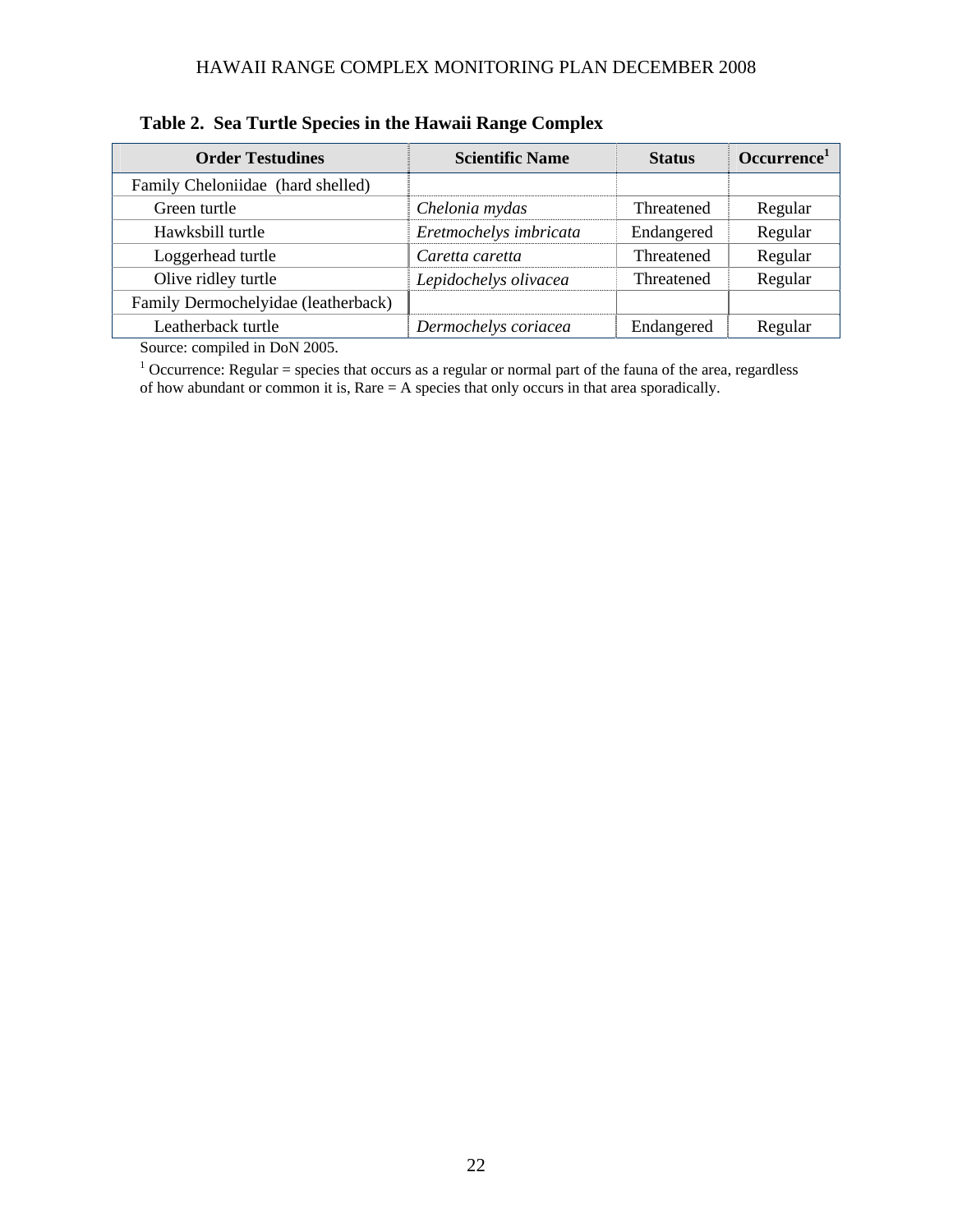| <b>STUDY 1,3, 4</b>                                   | <b>FY09</b>                                                                                       | <b>FY10</b>                                                                                       | <b>FY11</b>                                                                                        | $FY12*$                                                                                           | <b>FY13*</b>                                                                                      |
|-------------------------------------------------------|---------------------------------------------------------------------------------------------------|---------------------------------------------------------------------------------------------------|----------------------------------------------------------------------------------------------------|---------------------------------------------------------------------------------------------------|---------------------------------------------------------------------------------------------------|
| (exposures and<br>behavioral<br>responses)            |                                                                                                   |                                                                                                   |                                                                                                    |                                                                                                   |                                                                                                   |
| Aerial surveys                                        | <b>ASW</b> events<br>$-40$ hours<br>Explosives:                                                   | <b>ASW</b> events<br>- 40 hours of<br>active sonar                                                | <b>ASW</b> events<br>- 40 hours of<br>active sonar                                                 | <b>ASW</b> events<br>- 40 hours of<br>active sonar                                                | ASW events<br>- 40 hours of<br>active sonar                                                       |
|                                                       | 3 nearshore<br>events                                                                             | Explosives:<br>3 nearshore<br>events plus<br>1-2 SINKEX                                           | Explosives:<br>3 nearshore<br>events                                                               | Explosives:<br>3 nearshore<br>events plus<br>1-2 SINKEX                                           | Explosives:<br>3 nearshore<br>events                                                              |
| Marine Mammal<br><b>Observers</b>                     | <b>ASW</b> events<br>$-40$ hours                                                                  | <b>ASW</b> events<br>- 80 hours                                                                   | <b>ASW</b> events<br>- 80 hours                                                                    | ASW events<br>- 80 hours                                                                          | <b>ASW</b> events<br>- 80 hours                                                                   |
| Tagging                                               | Order tags,<br>secure<br>permit                                                                   | <b>ASW</b> events<br>$-$ goal of 15<br>individuals                                                | <b>ASW</b> events<br>$-$ goal of 25<br>individuals                                                 | ASW events<br>$-$ goal of 30<br>individuals                                                       | ASW events<br>$-$ goal of 30<br>individuals                                                       |
| Vessel surveys<br>(statdy 3 & 4 only)                 | ASW events<br>- 40 hours                                                                          | <b>ASW</b> events<br>- 80 hours                                                                   | <b>ASW</b> events<br>- 80 hours                                                                    | <b>ASW</b> events<br>- 80 hours                                                                   | ASW events<br>- 80 hours                                                                          |
|                                                       | Explosives-<br>2 nearshore<br>events                                                              | Explosives-<br>3 nearshore<br>events                                                              | Explosives-<br>3 nearshore<br>events                                                               | Explosives-<br>3 nearshore<br>events                                                              | Explosives-<br>3 nearshore<br>events                                                              |
| Shore based<br>surveys (study 4<br>only)              | Explosives -<br>nearshore<br>events, as<br>they occur,<br>with "high<br>ground" for<br>monitoring | Explosives -<br>nearshore<br>events, as<br>they occur,<br>with "high<br>ground" for<br>monitoring | Explosives -<br>nearshore<br>events, as<br>they occur,<br>with "high<br>ground" for<br>monitoring  | Explosives -<br>nearshore<br>events, as<br>they occur,<br>with "high<br>ground" for<br>monitoring | Explosives -<br>nearshore<br>events, as<br>they occur,<br>with "high<br>ground" for<br>monitoring |
| <b>STUDY 2</b><br>(geographic<br>redistribution)      | <b>FY09</b>                                                                                       | <b>FY10</b>                                                                                       | <b>FY11</b>                                                                                        | <b>FY12</b>                                                                                       | <b>FY13</b>                                                                                       |
| Aerial surveys<br>before and after<br>training events | ASW events<br>$-40$ hours                                                                         | <b>ASW</b> events<br>$-40$ hours                                                                  | ASW events<br>$-40$ hours                                                                          | ASW events<br>$-40$ hours                                                                         | ASW events<br>$-40$ hours                                                                         |
| Passive Acoustics                                     | Order<br>devices and<br>determine<br>best location                                                | Install 10<br>autonomous<br>devices in<br>the HRC &<br>begin<br>recording                         | Install five<br>more<br>devices (if<br>needed),<br>continue<br>recording $\&$<br>begin<br>analysis | Continue<br>recording<br>and<br>analyzing<br>data from<br>$10-15$<br>devices                      | Continue<br>recording<br>and<br>analyzing<br>data from<br>$10 - 15$<br>devices                    |

**Table 3. Summary of monitoring studies planned each year.**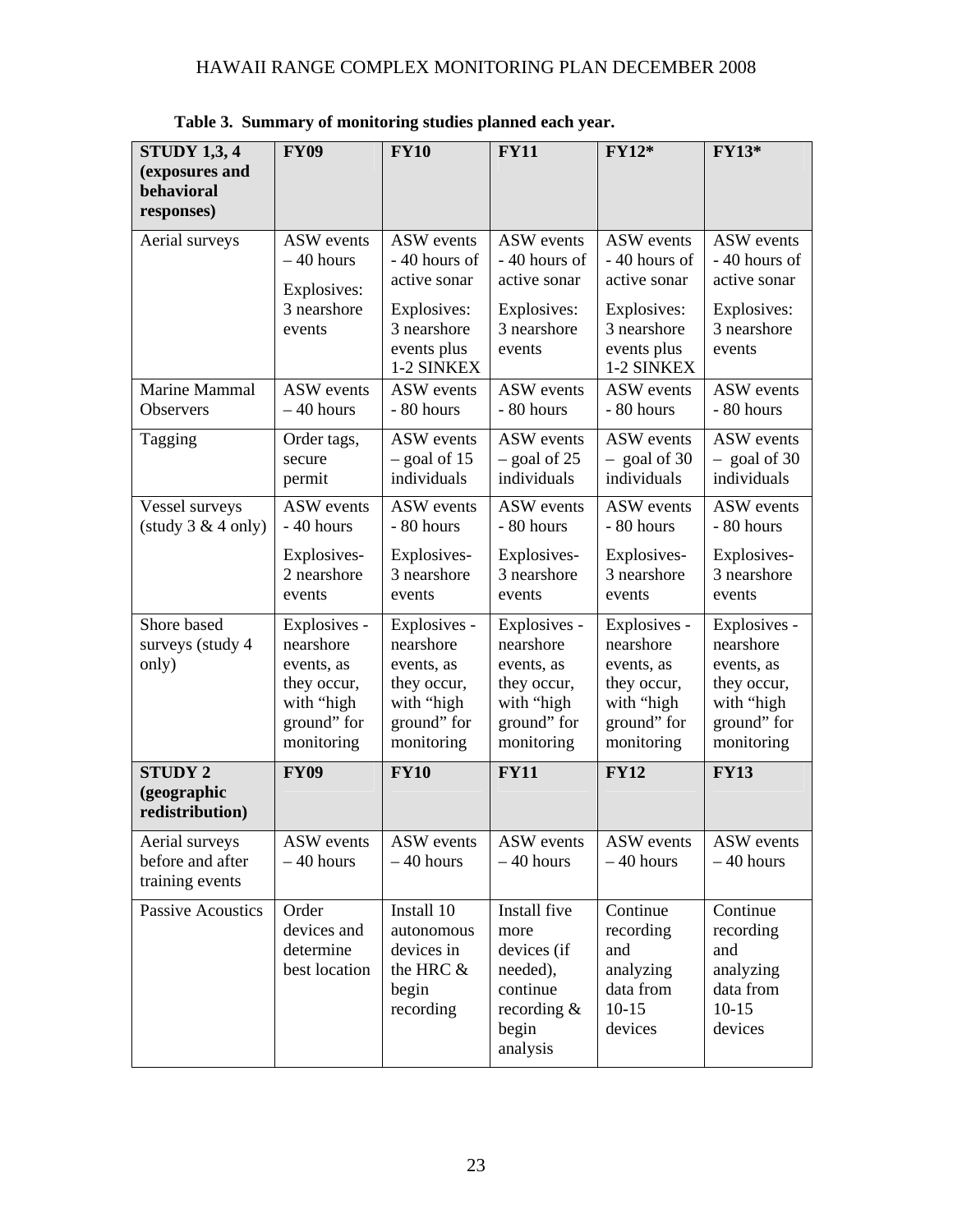| Study 5<br>(mitigation<br>effectiveness) | <b>FY09</b>    | <b>FY10</b>    | <b>FY11</b>    | <b>FY12</b>    | <b>FY13</b>    |
|------------------------------------------|----------------|----------------|----------------|----------------|----------------|
| Marine mammal                            | ASW events     | ASW events     | ASW events     | ASW events     | ASW events     |
| observers and                            | $-40$ hours    | $-60$ hours    | $-100$ hours   | $-100$ hours   | $-100$ hours   |
| lookout                                  | $Explosives -$ | $Explosives -$ | $Explosives -$ | $Explosives -$ | $Explosives -$ |
| comparison                               | $40$ hrs       | $40$ hrs       | $40$ hrs       | $40$ hrs       | $40$ hrs       |
| Aerial surveys                           | $ASW - 40$     | ASW events     | ASW events     | ASW events     | ASW events     |
|                                          | hours          | $-40$ hours    | $-40$ hours    | $-40$ hours    | $-40$ hours    |

\* Data collection in FY12 and FY13 will be conducted for that study only if Navy and NMFS determine that additional data collection is needed to obtain a large enough sample size for conclusive analysis.

**Figure 1**. Integrated Comprehensive Monitoring Plan – Navy-wide Map of Ranges where data collection is expected to occur. Details to be determined as compliance documents are finalized.

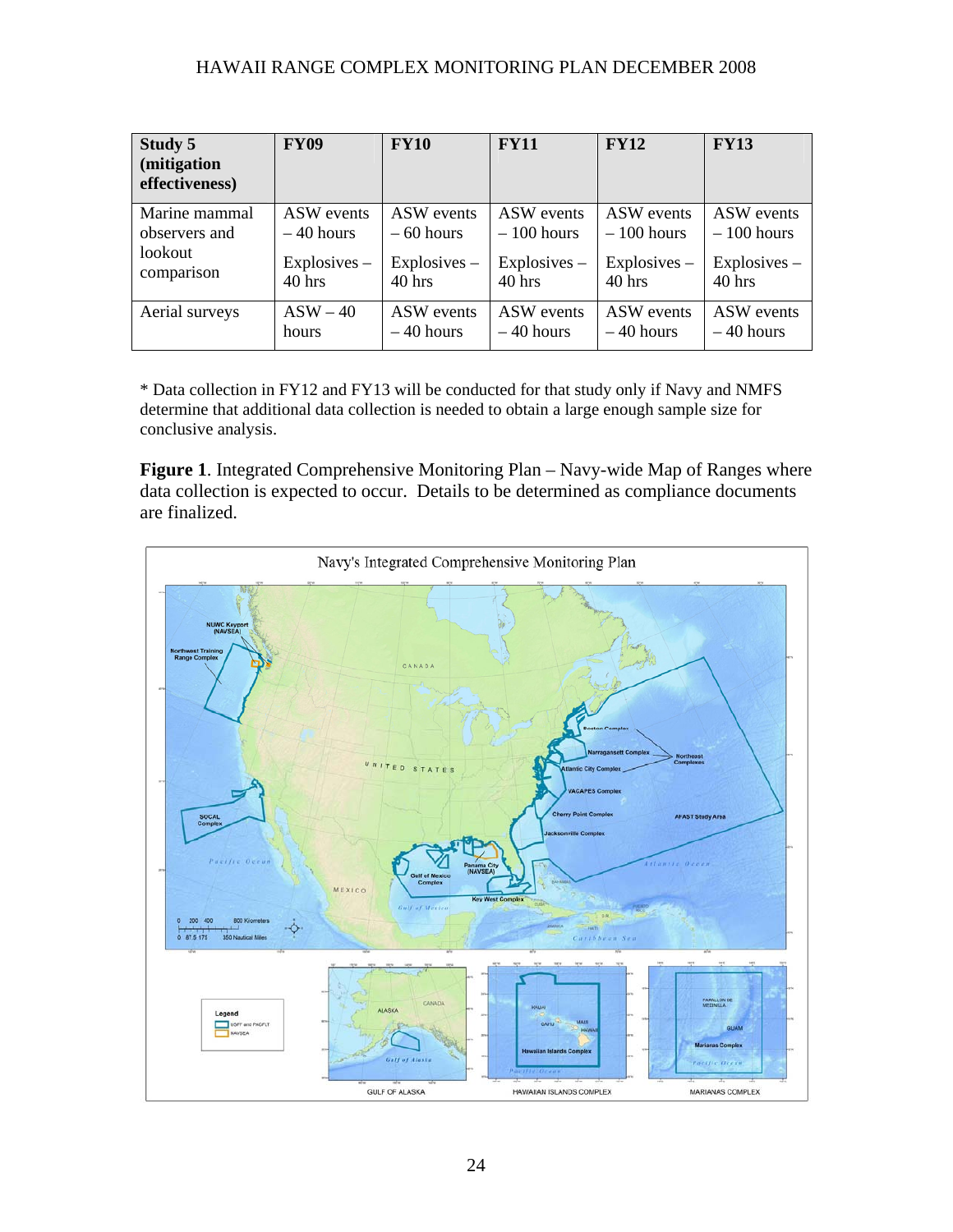#### **LITERATURE CITED**

- Alburto, A., D.J. Rountry, and J.L. Danzer. 1997. Behavioral Response of Blue Whales to Active Signals. Naval Command, Control, and Ocean Surveillance Center, San Diego, CA. Technical Report 1746. 102 p.
- Altmann, J. 1974. Observational studies of behaviour: sampling methods. Behaviour. 49:227-265.
- Au, W.W. L., P.E. Nachtigall, and J.L. Pawloski. 1997. Acoustic effects of the ATOC signal (75 Hz, 195 dB) on dolphins and whales. Journal of the Acoustical Society of America 101: 2973-2977.
- Baird, R.W., D.L. Webster, G.S. Schorr, D.J. McSweeney, and J. Barlow. 2008. Diel variation in beaked whale diving behavior. Marine Mammal Science. 24(3):630- 642.
- Baird, R.W., G.S. Schorr, D.L. Webster, D.J. McSweeney, and S.D. Mahaffy. 2006. Studies of beaked whale diving behavior and odontocete stock structure in Hawai'i in March/April 2006. Report prepared under contract No. AB133F-06- CN-0053 to Cascadia Research from the Southwest Fisheries Science Center, NMFS, La Jolla, CA.
- Barlow, J. 2003. Cetacean abundance in Hawaiian waters during summer/fall of 2002. Southwest Fisheries Science Center Administrative Report LJ-03-13. La Jolla, California: National Marine Fisheries Service.
- Barlow, J. 2006. Cetacean abundance in Hawaiian waters estimated from a summer/fall survey in 2002. Marine Mammal Science. 22:446–464.
- Barlow, J. and R. Gisiner. 2006. Mitigating, monitoring and assessing the effects of anthropogenic sound on beaked whales. Journal of Cetacean Research and Management. 7:239-249.
- Bejder, L., A. Samuels, H. Whitehead and N. Gales. 2006. Interpreting short-term behavioural responses to disturbance within a longitudinal perspective. Animal Behavior, 72: pp. 1149-1158.
- Buckland, S.T., D.R. Anderson, K.P. Burnham, J.L. Laake, D.L. Borchers and L. Thomas. 2001. Introduction to distance sampling: Estimating abundance of biological populations. Oxford University Press, Oxford, UK.
- Calambokidis, J., E.A. Falcone, T.J. Quinn, A.M. Burdin, P.J. Clapham, J.K.B. Ford, C.M. Gabriele, R. LeDuc, D. Mattila, L. Rojas-Bracho, J.M. Straley, B.L. Taylor, J. Urbán R., D. Weller, B.H. Witteveen, M. Yamaguchi, A. Bendlin, D. Camacho, K. Flynn, A. Havron, J. Huggins, & N. Maloney. (2008). SPLASH: Structure of populations, levels of abundance and status of humpback whales in the North Pacific. (Final report for Contract AB133F-03-RP-00078). Submitted to U.S. Dept of Commerce Western Administrative Center: Seattle, Washington. 57 pp.
- Clark C.W. and N.S. Altman 2006. Acoustic Detections of blue whale (*Balaenoptera musculus*) and fin whale (*Balaenoptera physalus*) sounds during a SURTASS LFA exercise. IEEE Journal of Oceanic Engineering, 311(1): pp 120-128.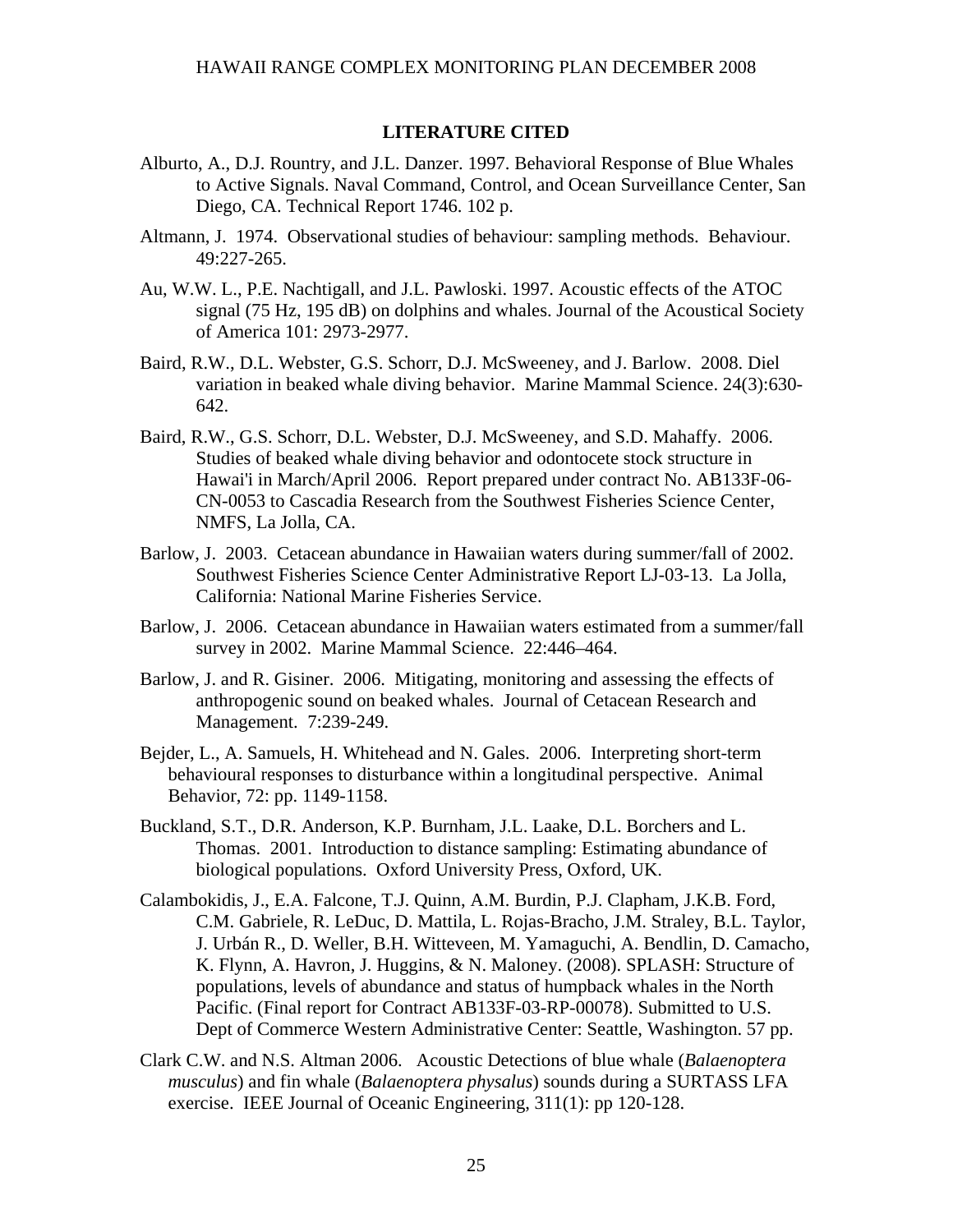- Costa, D.P., D.E. Crocker, J. Gedamke, P.M. Webb, D.S. Houser, S.B. Blackwell, D. Waples, S.A. Hayes, and B.J. Le Boeuf. 2003. The effect of a low-frequency sound source (acoustic thermometry of the ocean climate) on the diving behavior of juvenile northern elephant seals, *Mirounga angustirostirs*. Journal of the Acoustical Society of America 113(2):1155-1165.
- Cox T.M., T.J. Ragen, A.J. Read, E. Vos, R.W. Baird, K. Balcomb, J. Barlow, J. Caldwell, T. Ranford, L. Crum, A. D'amico, G. D'spain, A. Fernández, J. Finneran, R. Gentry, W. Gerth, F. Gulland, J. Hildebrand, D. Houser, T. Hullar, P.D. Jepson, D. Ketten, C.D. Macleod, P. Miller, S. Moore, D.C. Mountain., D. Palka:, P. Ponganis, S. Rommel, T. Rowles, B. Taylor, P. Tyack, D. Wartzok, R. Gisiner, J. Meads, L. Benner. 2006. Understanding the impacts of anthropogenic sound on beaked whales. Journal of Cetacean Research and Management. 7:177–187.
- Croll, D.A., C.W. Clark, J. Calambokidis, W.T. Ellison and B.R. Tershy. 2001. Effect Of Anthropogenic Low-Frequency Noise On The foraging ecology of Balaenoptera whales. Animal Conservation 4: 13-27.
- Dawson, S., P. Wade, E. Slooten, and J. Barlow. 2008. Design and field methods for sighting surveys of cetaceans in coastal and riverine habitats. Mammal Review 38(1):19-49.
- Department of the Navy. 2008a. Unpublished data from aerial survey conducted during Submarine Commanders Course, August 2008.
- Department of the Navy. 2008b. Hawaiian Islands Range Complex Final Environmental Impact Statement/Overseas Environmental Impact Statement. Department of the Navy, Coordinator, Hawaii Range Complex, Pacific Missile Range Facility.
- Department of the Navy. 2005. Marine Resources Assessment for the Hawaiian Islands Operating Area. Department of the Navy, Commander, U.S. Pacific Fleet.
- Frankel, A.S. and C.W. Clark. 1998. Results of low-frequency playback of M-sequence noise to humpback whales, *Megaptera novaeangliae*, in Hawaii. Can J Zool., (76) pp 521-535.
- Frankel, A.S. and C.W. Clark. 2000. Behavioral responses of humpback whales (*Megaptera novaeangliae*) to full-scale ATOC signals. J. Acoust. Soc. Am. 108(4):1930-1937
- Kinsey, D., P. Olson and T. Gerrodette. 2000. Marine mammal data collection procedures on research ship line-transect surveys by the Southwest Fisheries Science Center. SWFSC Administrative Report. LJ-00-08. 32p.
- Lammers, M.O., R.E. Brainard, W.W.L. Au, T.A. Mooney, and K. Wong. 2007. An Eco-logical Acoustic Recorder (EAR) for long-term monitoring of biological and anthropogenic sounds on coral reefs and in nearby waters. Journal of the Acoustical Society of America. 123:1720-1728.
- Martin, P. and P. Bateson. 1993. Measuring behaviour an introductory guide*.* Second edition. Cambridge University Press, Cambridge, UK.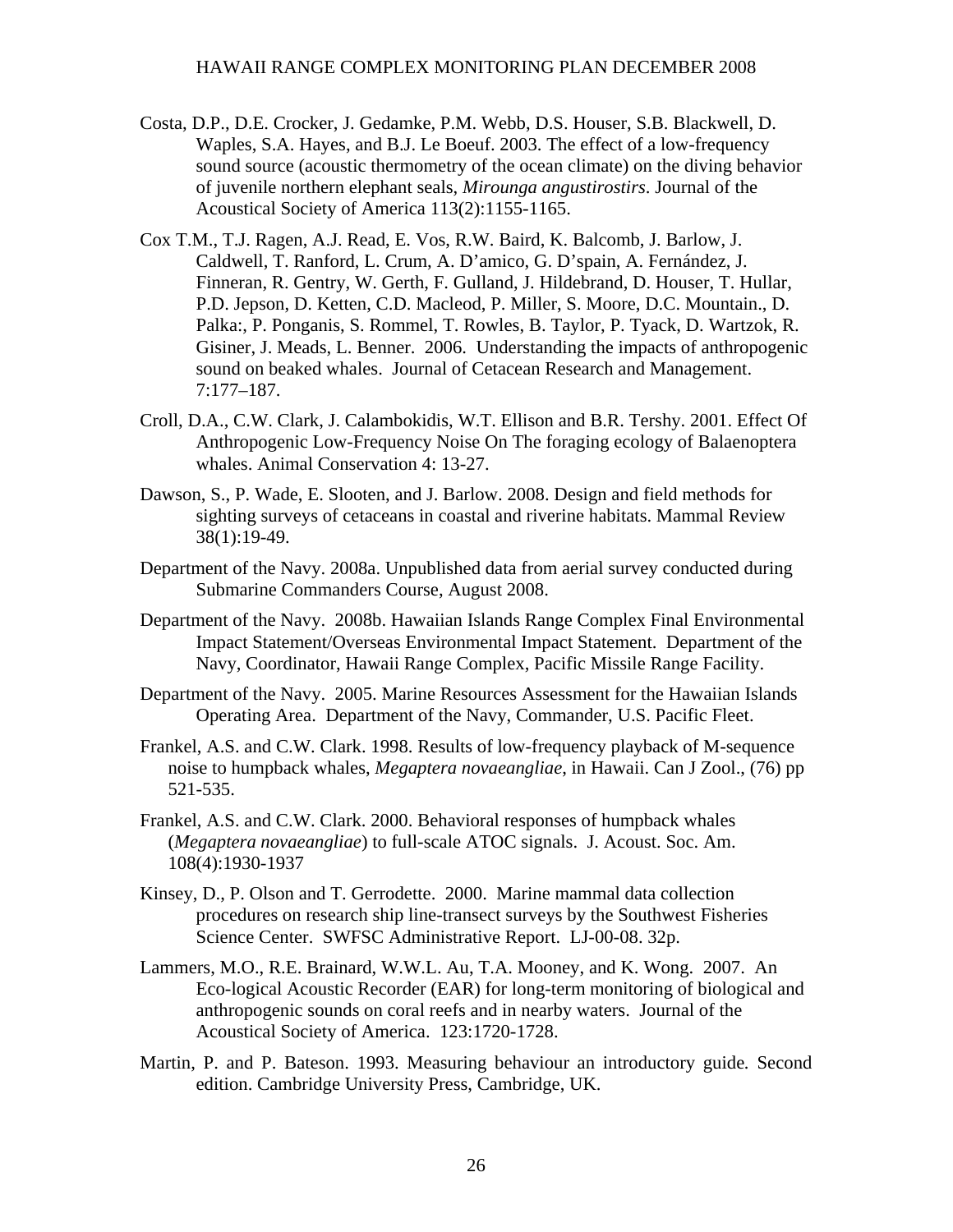- Mellinger, D.K. and J. Barlow. 2003. Future directions for acoustic marine mammal surveys: stock assessment and habitat use. NOAA OAR Special Report, NOAA/PMEL Contribution 2557. 37pp.
- Mellinger, D.K., K.M. Stafford, S.E. Moore, R.P. Dziak, and H. Matsumoto. 2007. An Overview of fixed passive acoustic observation methods for cetacean. Oceanography 20(4):36-45.
- Mobley, J.R. 2004. Results of marine mammal surveys on U.S. Navy underwater ranges in Hawaii and Bahamas. Final Report to Office of Naval Research, 27 pp.
- Mobley, J.R., S.S. Spitz, and R. Grotefendt. 2001. Abundance of humpback whales in Hawaiian waters: Results of 1993-2000 aerial surveys. Report prepared for the Hawaii Department of Land and Natural Resources and the Hawaiian Islands Humpback Whale National Marine Sanctuary, NOAA, U.S. Department of Commerce. 26 pp.
- Mobley, J.R. 2008a. Final report aerial surveys of marine mammals. Performed in support of USWEX exercises March 23-30, 2008. Unpublished.
- Mobley, J.R. 2008b. Final report aerial survey of marine mammals. Performed in support of USWEX exercises May 26-27 & June 2-4, 2008. Unpublished.
- Mobley, J.R. 2007. Final report aerial surveys of marine mammals. Performed in support of USWEX exercises November 11-17, 2007. Unpublished.
- Newcomb, J., R. Fisher, R. Field, G. Rayborn, S. Kuczaj, G. Ioup, J. Ioup, and A. Turgut. 2002. Measurements of Ambient Noise and Sperm Whale Vocalizations in the Northern Gulf of Mexico Using Near Bottom Hydrophones. IEEE Journal Of Oceanic Engineering. Pp. 1365-1371.
- Nowacek, D.P., Thorne, L.H. Johnston, D.W. and P.L. Tyack. 2007. Responses of cetaceans to anthropogenic noise. Mammal Review. 37:81-115.
- NRC. 2000. Marine mammals and low-frequency sound: Progress since 1994. National Research Council, National Academy Press, Washington, D.C.
- NRC. 2003. Ocean noise and marine mammals. National Research Council, National Academies Press, Washington, D.C.
- Oswald, J.N., J. Barlow, and T.F. Norris. 2003. Acoustic identification of nine delphinid species in the eastern tropical Pacific Ocean. Marine Mammal Science.19:20- 37.
- ONR. 2001. Final environmental impact statement for the North Pacific Acoustic Laboratory, Volumes I and II. Office of Naval Research, Washington, DC.
- Patenaude, N. J., W.J. Richardson, M.A. Smultea, W.R. Koski, and G.W. Miller. 2002. Aircraft sound and disturbance to bowhead and beluga whales during spring in the Alaskan Bering Sea. Marine Mammal Science 18: 309-335.
- Rankin, S. T.F. Norris, M.A. Smultea, C. Oedekoven, A.M. Zoidis, E. Silva, and J Rivers. 2007. A Visual Sighting and Acoustic Detections of Minke Whales,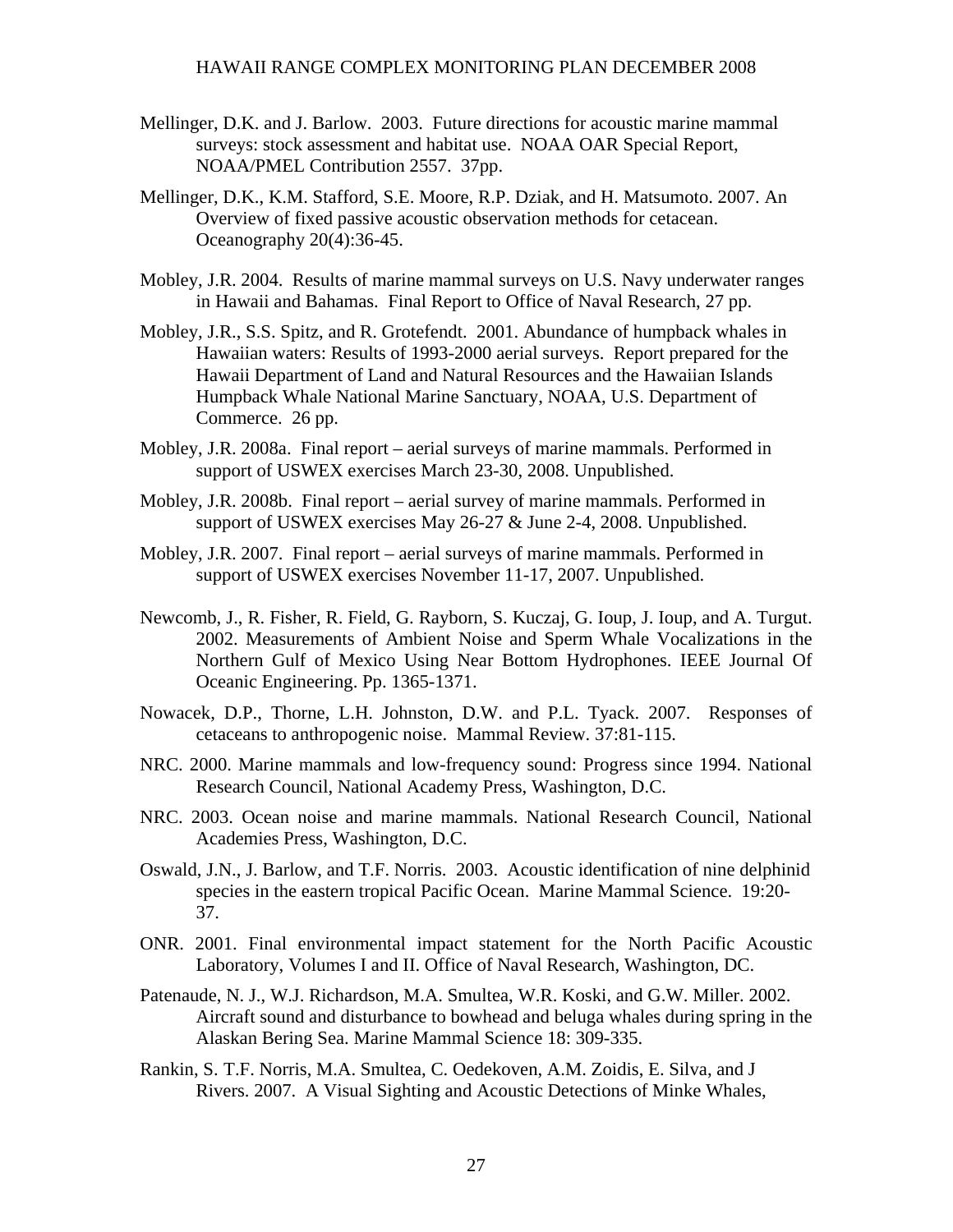*Balaenoptera acutorostrata* (Cetacea: Balaenopteridae), in Nearshore Hawaiian Waters. Pacific Science. 61(3):395-398.

- Richardson, W.J., C.R. Greene, and B. Würsig. 1985. Behavior, disturbance responses and distribution of bowhead whales (*Balaena mysticetus*) in the eastern Beaufort Sea, 1980-84: A summary. OCS Study MMS 85-0034.
- Richardson, W.J., B. Würsig, and C.R. Greene, Jr. 1986. Reactions of bowhead whales, *Balaena mysticetus*, to seismic exploration in the Canadian Beaufort Sea. Journal Of The Acoustical Society Of America 79(4):1117-1128.
- Richardson, W.J., B. Würsig, and C.R. Greene, Jr. 1990. Reactions of bowhead whales, *Balaena mysticetus*, to drilling and dredging noise in the Canadian Beaufort Sea. Marine Environmental Research 29(2):135-160.
- Slooten, E., S.M. Dawson, W.J. Rayment. 2004. Aerial surveys for coastal dolphins: Abundance of Hector's dolphins off the South Island west coast, New Zealand. Marine Mammal Science. 20: 477-490.
- Smultea, M.A. and B. Würsig. 1995. Behavioral reactions of bottlenose dolphins to the Mega Borg oil spill, Gulf of Mexico 1990. Aquatic Mammals 21: 171-181.
- Southall, B. L., Bowles, A.E., Ellison, W.T., Finneran, J.J., Gentry, R.L., Greene Jr, C.R., Kastak, D., Ketten, D.R., Miller, J.H., Nachtigall, P.E., Richardson, W.J., Thomas, J.A. and P.L. Tyack. 2008. Marine Mammal Noise Exposure Criteria: Initial Scientific Recommendations. Aquatic Mammals. 33(4): 411-521.
- Thomas, L., D. Sandilands, and R. Williams. 2007. Designing line transect surveys for complex survey regions. Journal of Cetacean Research and Management 9:1–11.
- Wiggins, S.M. and J.A. Hildebrand. 2007. High-frequency Acoustic Recording Package (HARP) for broad-band, long-term marine mammal monitoring. IEEE Symposium on Underwater Technology, Workshop on Scientific Use of Submarine Cables and Related Technologies. Pp. 551-557.
- Würsig, B., E.M. Dorsey, M.A. Fraker, R.S. Payned, and W.J. Richardson. 1985. Behavior of bowhead whales, *Balaena mysticetus*, summering in the Beaufort Sea: A description. Fishery Bulletin 83: 357-377.
- Würsig, B., E.M. Dorsey, W.J. Richardson, and R.S. Wells. 1989. Feeding, aerial and play behavior of the bowhead whale, *Balaena mysticetus*, summering in the Beaufort Sea. Aquatic Mammals 15: 27-37.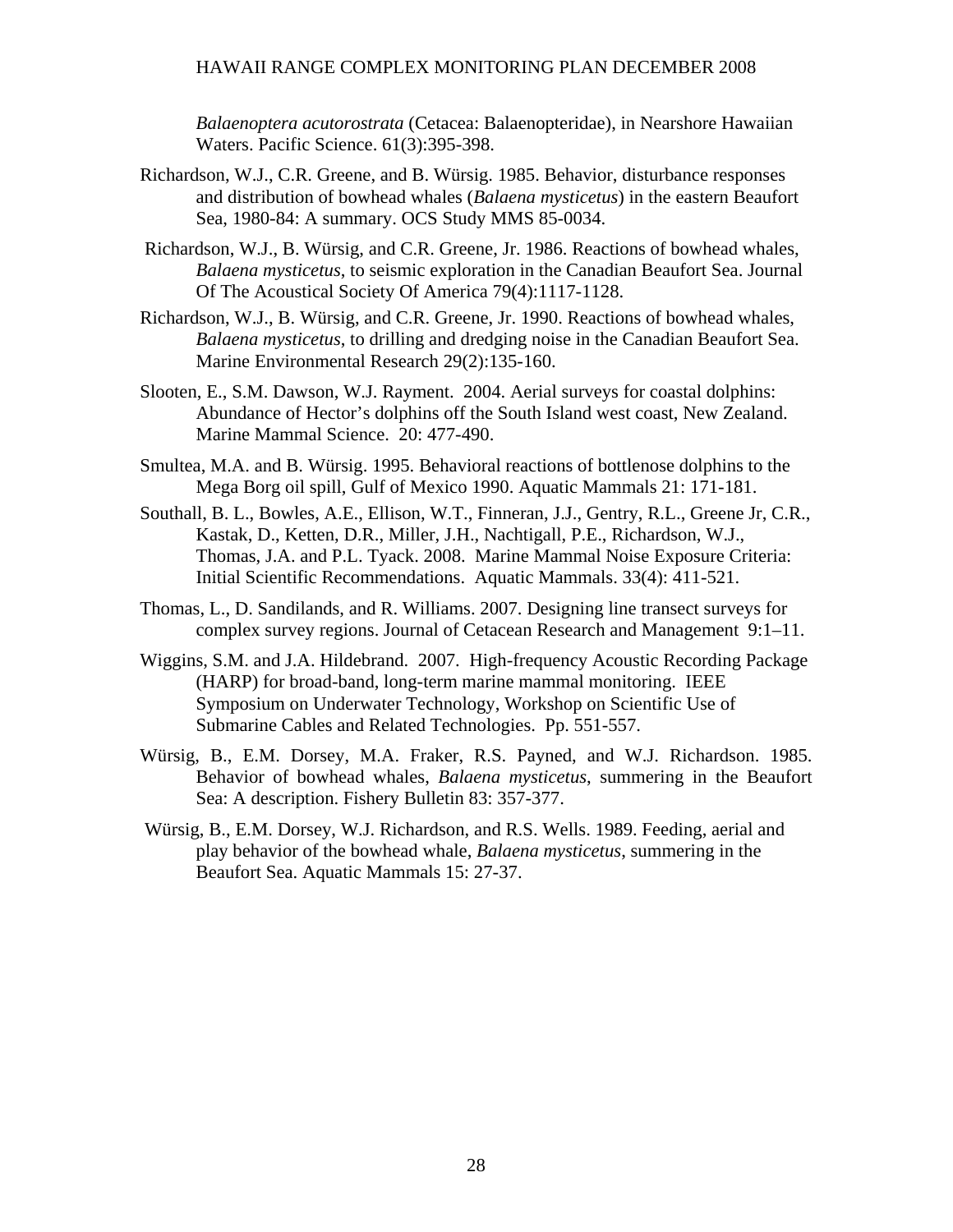#### **APPENDIX A.**  RELATED NAVY FUNDED RESEARCH IN HAWAII AND OTHER AREAS.

Nationwide marine species research:

The Chief of Naval Operations (CNO) Environmental Readiness Division and the Office of Naval Research (ONR) have developed a coordinated Science & Technology and Research & Development program focused on marine mammals and sound. Total investment in this program for FY08 was over 26 million, and continued funding is foreseen in subsequent years. The program does the following:

- Comprises four interrelated areas: determining marine mammal demographics; establishing accepted criteria and thresholds to measure the effects of naval activities; developing effective protective methods to lessen those effects; and further understanding the effects of man-made sound fields on marine life.
- Provides better biological data and tools to enable the Fleet to train prior to deployments at a minimal risk to marine mammals.
- Seeks to make monitoring and mitigation as compatible as possible with Fleet sensors, data displays and personnel training.

Navy funded, related marine mammal research in Hawaii:

Through Strategic Environmental Research and Development Program (SERDP), DoD Center of Excellence for Research in Ocean Sciences (CEROS), CNO and ONR, the Navy has funded marine mammal research in the Hawaiian Islands for many years. Many of these research studies and programs overlap considerably with the goals of the HRC monitoring plan and ICMP. It is important to the Navy to facilitate collaboration with Hawaii academic researchers, scientists at NMFS Pacific Islands Fisheries Science Center (PIFSC), and Navy funded regional science efforts to contribute additional broad area information on marine mammals and sea turtles within the Hawaiian Islands. While some of them have a broader focus than the research questions posed in this Plan, basic biological information from other sources can contributes to better understanding of the biology, distribution and behavior of regional marine mammal populations. Additionally, some of these funding sources provide research opportunities directly related to the Plan, such as the collaborative marine mammal tagging study, funded in-part by the Navy and conducted during RIMPAC 08. Analysis is still ongoing, however it is anticipated that this study will provide valuable information on marine mammal distribution and perhaps behavioral responses to Navy training.

Along the lines of the RIMPAC project, several other studies have been funded by the Navy that may directly or indirectly support the overall goals of the Plan. Many of these are in the area of passive acoustics. The Navy plans to seek better collaboration with these researchers to obtain additional data for inclusion in the HRC monitoring plan and ICMP.

2008-09 Navy-funded studies in the HRC are described briefly below: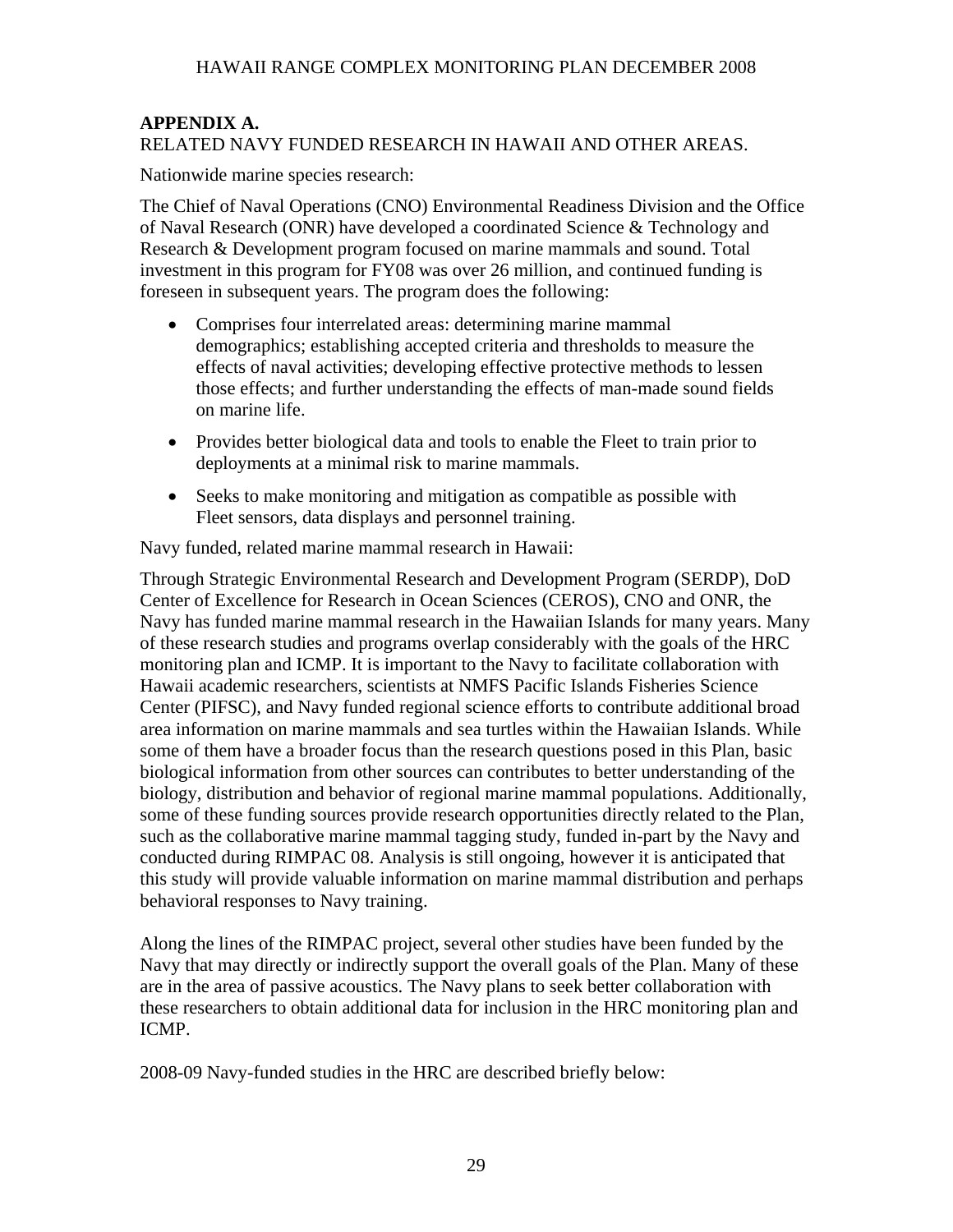- 1. Nachtigall ONR has continued to fund Dr. Paul Nachtigall and his graduate students into conduct auditory testing of both captive and wild marine mammals. In the lab, Dr. Nachtigall tests the auditory responses and onset of TTS in captive bottlenose dolphin and false killer whales. Dr. Nachtigall has also conducted auditory testing (called auditory evoked potential) on wild animals as permitting allows. This testing and research provides critical information on hearing capabilities of odontocetes as well as reactions. The data directly feeds into the Navy/NMFS models of onset of TTS and PTS in odontocetes and environmental planning documents.
- 2. Au/Lammers ONR has funded Drs. Whitlow Au and Mark Lammers to further develop their autonomous recording devices called Ecological Acoustical Recorders (EAR), as well as deploy them off Kauai to obtain acoustic data on vocalizing animals. This data will be compared with visual surveys also to be conducted in that area. The acoustic data obtained from this study can augment the Acoustic Recording Packages (ARPs) installed under this monitoring plan as well as those deployed by BAE Systems (see below).
- 3. Nosal ONR has funded Dr. Eva-Marie Nosal, a physicist at the University of Hawaii to do comparisons of acoustic data collected at PMRF, SOAR and AUTEC ranges. This data analysis …
- 4. BAE Systems Ceros has provided funding to BAE Systems to investigate development of technologies that are already used to observe submarines for observation marine mammals. BAE Systems may also install autonomous recording devices or conduct field surveys in the HRC which may be used to augment those proposed under this monitoring plan.
- 5. NMFS/Baird CNO provides yearly funding to NMFS Southwest Fisheries Science Center to conduct visual and acoustic surveys for marine mammals in the Pacific. Part of this funding goes to Dr. Robin Baird of Cascadia Research Collective to deploy various types of tags to odontocetes in the Hawaiian Islands. As a result, Dr. Baird and his colleagues have established a fairly solid baseline of information on the distribution and movements of little known species such as Cuvier's beaked whale, Blainville's beaked whale, rough toothed dolphin, pilot whales, and false killer whales.
- 6. Lockheed Martin Ceros has recently provided funding to Lockheed Martin to use acoustic data collected from the PMRF instrumented range to further develop automated detection methods for marine mammals. This research will allow for more efficient and accurate analysis of the many terabytes of data that are typically collected from ARPs.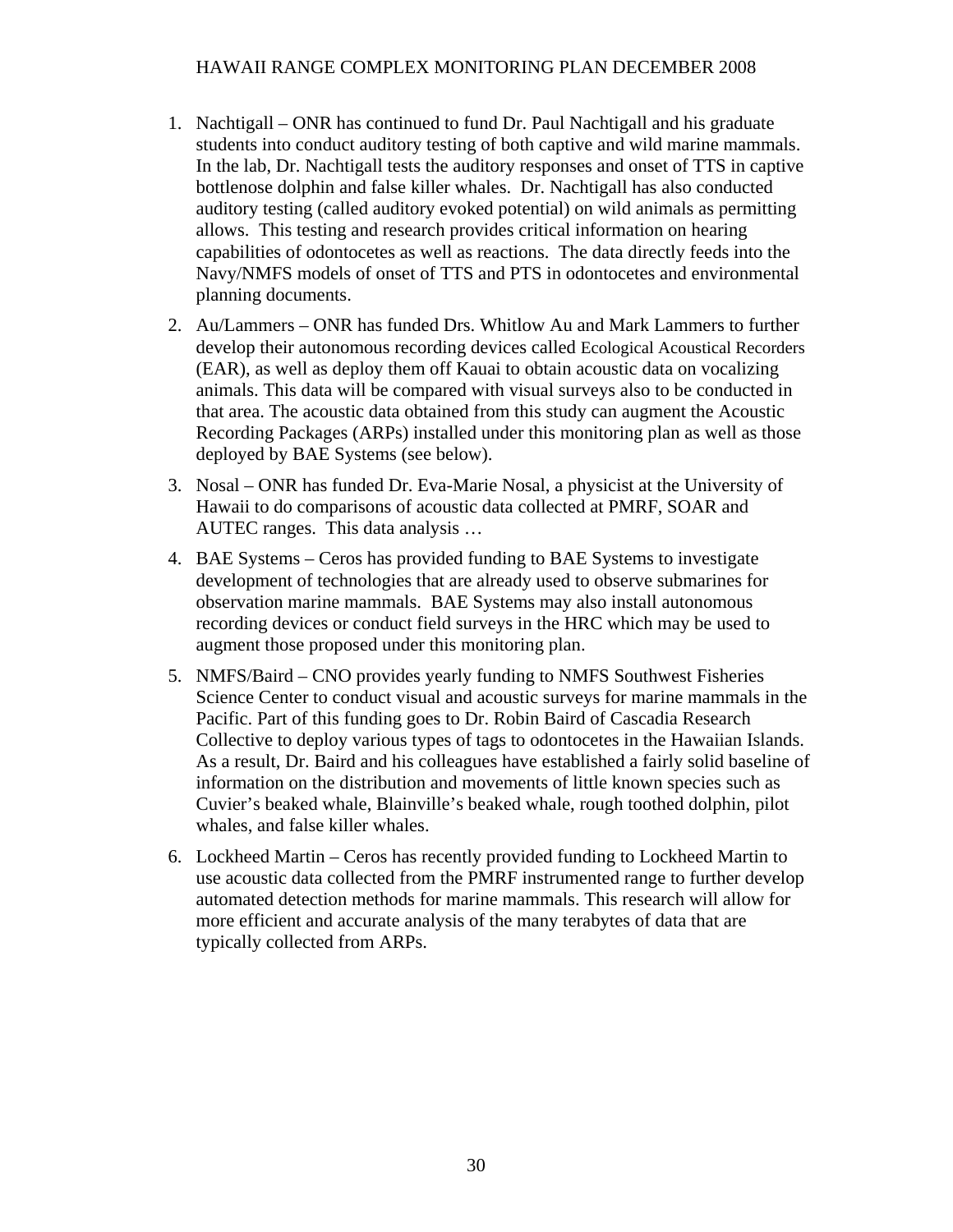## **APPENDIX B.**

## RELATED RESEARCH ON IMPACTS OF ANTHROPOGENIC SOUND

The HRC EIS/OEIS summarized some of the science on past studies of anthropogenic (i.e., human generated) noise on marine mammals (DoN, 2008b). Other related references also include Cox et al., 2006; Nowacek et al., 2007; and Southall et al., 2008).

#### **1. ATOC Playback**

#### *Summary of background and methods:*

The overall goal of the Acoustic Thermometry of Ocean Climate project was to measure temperature changes of the ocean using a sound source. It was proposed that projectors near Hawaii and California would transmit a 195 dB re 1 uPa at 1m, 75 Hz signal, which when received at various listening stations throughout the Pacific Ocean, would provide data to estimate temperature along long distance paths. As part of the environmental compliance necessary for the proposed project, a Marine Mammal Research Program was established to study the effects of the proposed signal on the behavior and distribution of selected marine mammals in both Hawaii and California.

Overall, the program consisted of 1) aerial surveys designed to determine any changes in the abundance and distribution of marine mammals in the vicinity of the Pioneer Seamount source; 2) elephant seal tagging studies designed to determine any changes in elephant seal migratory or diving behavior in response to the Pioneer Seamount source transmissions; 3) playback studies to humpback whales off the Kona-Kohala coast of Hawaii designed to look for behavioral changes in response to ATOC-like sounds prior to the actual ATOC source transmissions north of Kauai; 4) aerial surveys designed to determine any changes in the abundance and distribution of humpback whales north of Kauai when the ATOC source was transmitting compared to measurements made in previous years when the source was not transmitting; 5) visual observations of humpback whale abundance, distribution, and behavior north of Kauai to determine if there were any changes in response to the ATOC transmissions; 6) undersea acoustic recordings made with seafloor data recorders north of Kauai to determine any changes in humpback vocalizations in response to the ATOC transmissions; 7) auditory measurements on small odontocetes to determine their sensitivity to the frequencies transmitted by the ATOC sources; and 8) playback studies to fish at the Bodega Bay Marine Laboratory designed to look for behavioral changes in response to ATOC-like sounds.([http://atoc.ucsd.edu\)](http://atoc.ucsd.edu) 

Baseline research in the form of playback experiments off Kauai and California were conducted for two years. Off Kauai, their work had three components: observations of humpback whale behavior from the air and from shore; underwater recording to measure background ocean noise and normal humpback singing; and aerial surveys to document the abundance and behavior of marine mammals around the Hawaiian Islands. They used three platforms: a shore station for shore based behavioral observations throughout the research area, a playback vessel for the source, and a recording vessel for taking oceanographic measurements, recording the acoustic environment and measuring the acoustic velocity profile (Frankel and Clark 1998).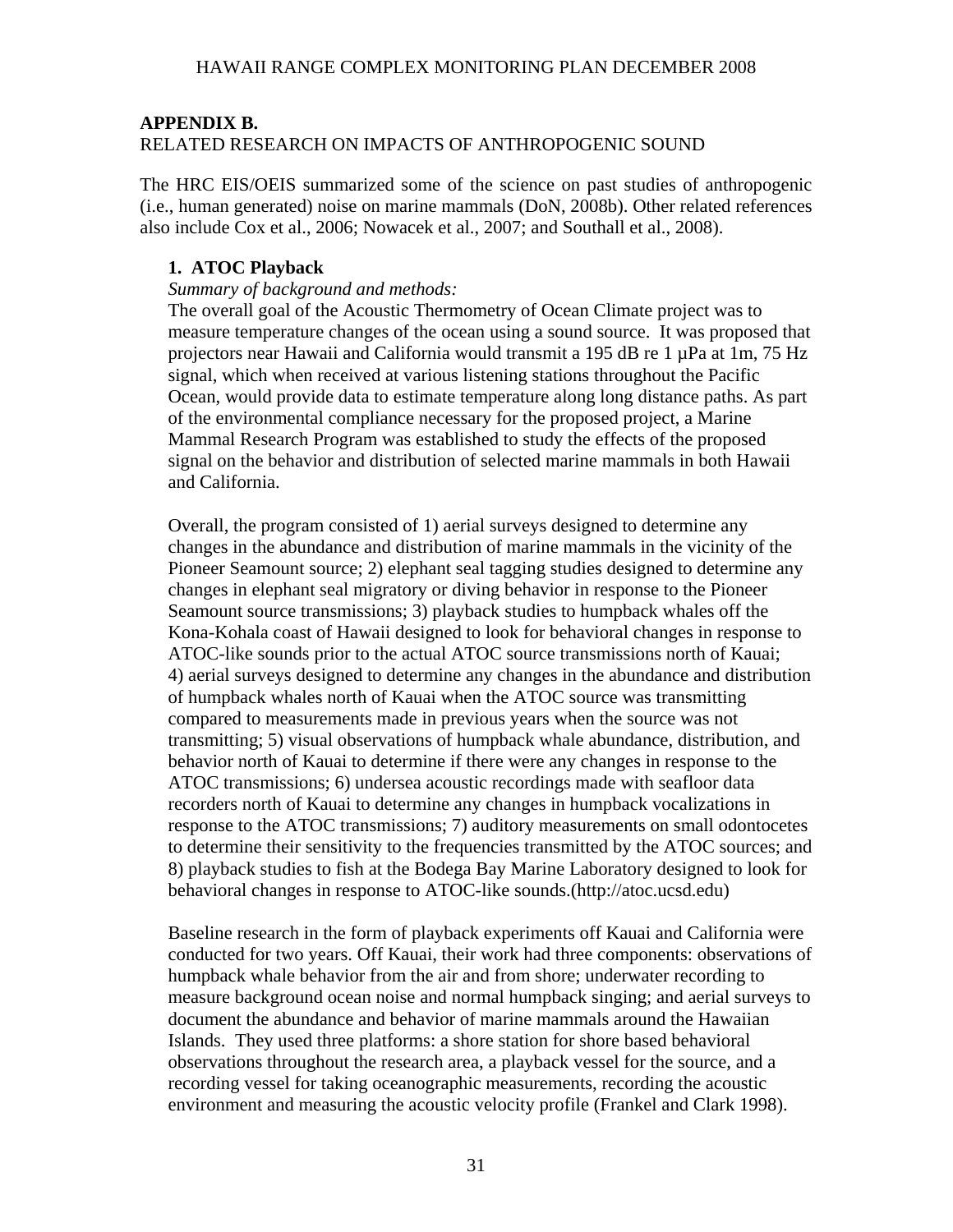Data were collected on: 1) ambient noise, 2) marine mammal behaviors including respiration, surface and dive times (which once classified, were entered into a datalogging software) 3) marine mammal movements were tracked using a theodolite, 4) vessel movements, 5) marine mammal vocalizations.

#### *Analysis (of Kauai data only):*

Data were processed by a customized software program (Aardvark) that generated descriptive statistics for movement variable, and output was imported into another software program for analysis. A variety of statistical tests were conducted on the data sets, including Watson  $U^2$  test was used as well as an analysis of variance (ANOVA) run for effects of the playbacks (Frankel and Clark 1998). Since the ANOVA does not include the effects of natural variables such as vessel effects, a more detailed analysis was also undertaken using a multifactor general linear model. And, finally, power analysis was conducted to compare phases. Eight-five trials were conducted in 1996, resulting in a sample size of 50 playback trials of varying lengths. Resulting analysis showed that humpback whales showed no overt responses to the playbacks. However, statistical analysis showed that both the dive duration and the distance traveled between successive surfacings increased with increasing received level of the ATOC playback signal.

## **2. Full scale ATOC signals**

#### *Summary of background and methods:*

In 1998, the same researchers collected behavioral observations using the same method as during the playback, but with the actual ATOC source replacing the playback speaker (Frankel and Clark 2000). Field observations were collected blind to whether or not the ATOC source was transmitting. Focal follows were conducted using the same methods as used during the playback (Frankel and Clark 1998).

#### *Analysis:*

To control for any distinctive behavior patterns in a pod, the analysis focused on potential changes in a pod's behavior between the control, and before and during ATOC transmissions (Frankel and Clark 2000). An analysis of covariance (ANCOVA) test was used so that each pod served as its own control. Each whale behavior was tested separately with the ANCOVA. Vessels, pod composition, etc were included in the analysis. The research was conducted during one field season, and based upon a sample size of 265 acoustic samples, 92 focal pod behavioral follows (100 hours), observations containing control and ATOC portions were obtained for 65 pods. The ANCOVA revealed that both the time and the distance between successive surfacings increased with increasing estimated received sound level (Frankel and Clark 2000) which is consistent with the playback experiments (Frankel and Clark 1998). The results indicate that ATOC transmissions produce subtle short-term behavioral changes in humpback whales (Frankel and Clark 2000). The authors conclude that the operation of ATOC off Kauai is not sufficient to cause biologically significant changes in behavior for the Kauai humpback population. However, they do not generalize to include the combined effects of ATOC, with vessel traffic and other anthropogenic noise (Frankel and Clark 2000).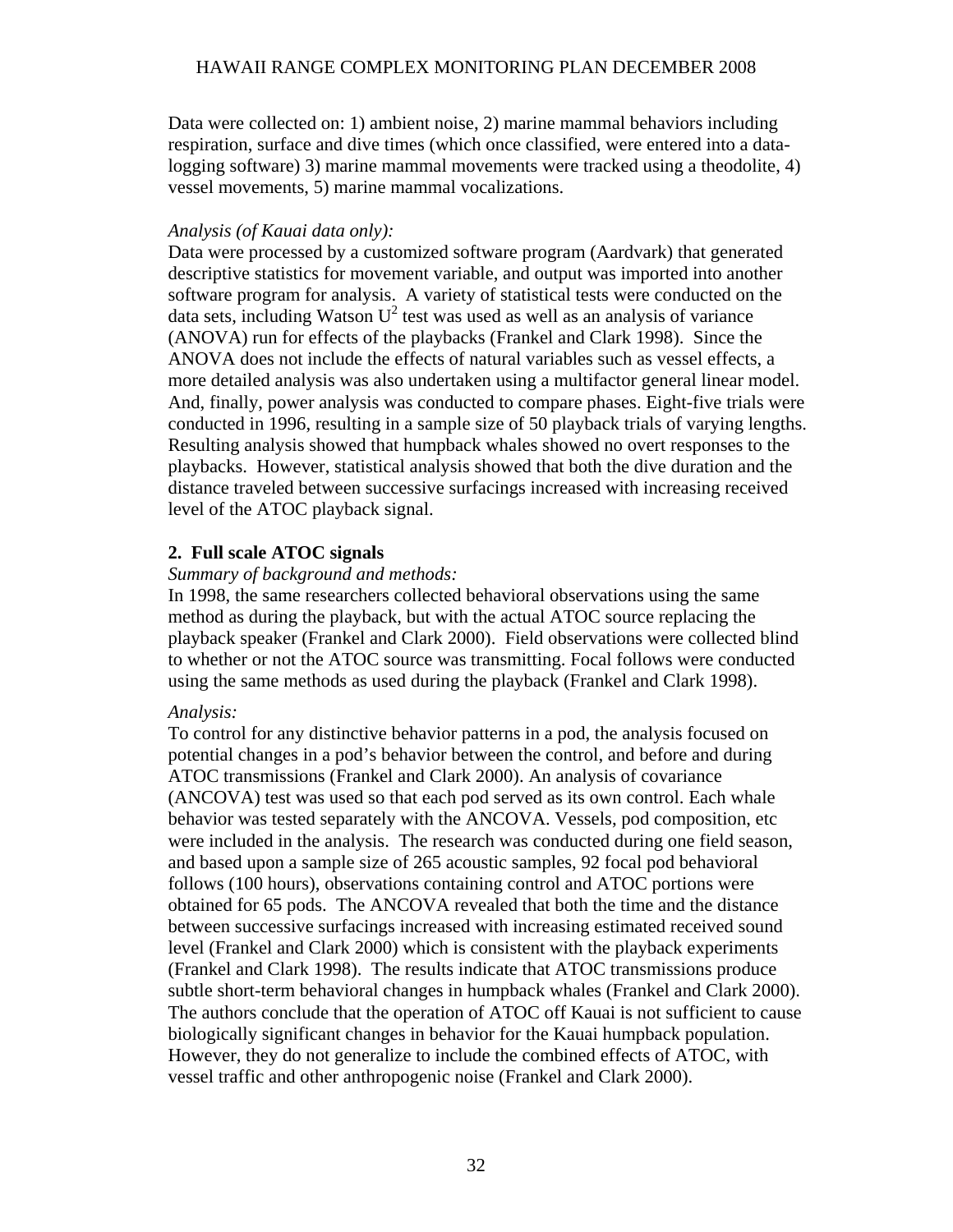#### **3. SURTASS LFA for impacts to blue and fin whales:**

*Summary of background and methods:* 

Biological acoustic data were collected during an operational SURTASS LFA exercise in 1996 off the coast of southern California. The primary objectives were to determine if there was any indication of whales changing their vocal behavior when the SURTASS LFA system was functioning (Clark and Altman 2006). Using a Cornell developed acoustic analysis workstation installed on the Navy R/V *Cory Chouest*, Navy personnel monitored for blue and fin whale vocalizations. Once calls were heard, they estimated a whale's position relative to the transmitting vessel using customized localization software.

#### *Analysis:*

In the lab, spectrograms were made for each vocalizing animal and examined by bioacousticians, estimating whale numbers and calls for each. 386 hours of acoustic data were analyzed and linear regression was performed on the samples. The researchers found that the data were too sparse (e.g. too few call sequences) and the vocal behavior too variable to make any statistical assessment of a relationship between the transmission and the change in vocal behavior. They suggest additional research with longer on/off periods of transmission. Similar studies conducted for behavioral responses of gray whales to SURTASS LFA showed strong responses to signal in their migratory path, but not when the source was moved 2 km. In this case, received levels alone cannot explain the observed behavior (Clark et al 1999).

#### **4. Indo-Pacific dolphins to vessels in Sharks Bay, Australia:**

#### *Summary of background and methods:*

The researchers studied the effects of experimental vessel approaches on vocal and non-vocal behavior of Indo-Pacific dolphins in two sites. Shore-based observers used a theodolite to conduct focal follows, similar to the ATOC study. Also similar to the ATOC study, they used computer software custom designed for data acquisition. Data were collected from 2001-2002 for a total of 389 hours at the impact site (e.g. vessel interaction) and 120 hours at a control site (Bejder, L et al 2006). This sample represented 18 individuals.

*Analysis*: The researchers conducted a battery of statistical tests, including a two-way, repeated measures, multivariate analysis of variance (R-MANOVA) and canonicalvariate (CV). Results concluded that experimental vessels approaches elicited changes in behavioral responses at both impact and control sites, with a stronger reaction at the control site where dolphins were less habituated to vessel activity (Bejder, L et al 2006).